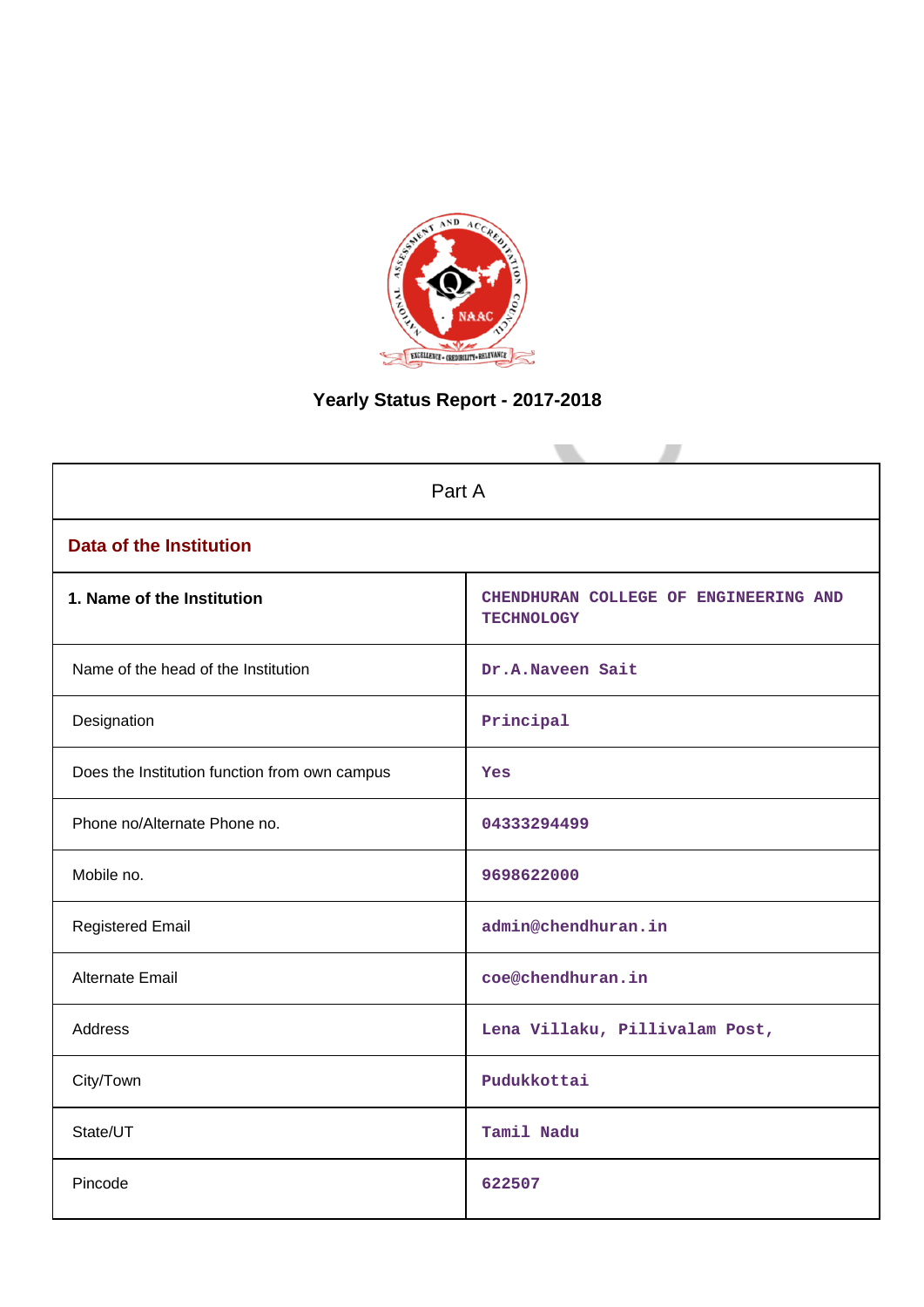| 2. Institutional Status                                                                                          |                                                |             |                                                          |                         |                   |  |
|------------------------------------------------------------------------------------------------------------------|------------------------------------------------|-------------|----------------------------------------------------------|-------------------------|-------------------|--|
| Affiliated / Constituent                                                                                         |                                                |             | Affiliated                                               |                         |                   |  |
| Type of Institution                                                                                              |                                                |             | Co-education                                             |                         |                   |  |
| Location                                                                                                         |                                                |             | Rural                                                    |                         |                   |  |
| <b>Financial Status</b>                                                                                          |                                                |             | Self financed                                            |                         |                   |  |
| Name of the IQAC co-ordinator/Director                                                                           |                                                |             | DrR.Ashok kumar                                          |                         |                   |  |
| Phone no/Alternate Phone no.                                                                                     |                                                |             | 04333294499                                              |                         |                   |  |
| Mobile no.                                                                                                       |                                                |             | 9791547316                                               |                         |                   |  |
| <b>Registered Email</b>                                                                                          |                                                |             | admin@chendhuran.in                                      |                         |                   |  |
| <b>Alternate Email</b>                                                                                           |                                                |             | coe@chendhuran.in                                        |                         |                   |  |
|                                                                                                                  | 3. Website Address                             |             |                                                          |                         |                   |  |
|                                                                                                                  | Web-link of the AQAR: (Previous Academic Year) |             |                                                          | http://chendhuran.ac.in |                   |  |
| 4. Whether Academic Calendar prepared during<br>the year                                                         |                                                |             | Yes                                                      |                         |                   |  |
| if yes, whether it is uploaded in the institutional website:<br>Weblink:                                         |                                                |             | http://chendhuran.ac.in/ACCalander.pdf                   |                         |                   |  |
| <b>5. Accrediation Details</b>                                                                                   |                                                |             |                                                          |                         |                   |  |
| Cycle                                                                                                            | Grade                                          | <b>CGPA</b> | Year of                                                  | Validity                |                   |  |
|                                                                                                                  |                                                |             | Accrediation                                             | Period From             | Period To         |  |
| 1                                                                                                                | $B+$                                           | 2.56        | 2017                                                     | 19-Jul-2017             | $18 - Jul - 2022$ |  |
| 6. Date of Establishment of IQAC                                                                                 |                                                |             | $21 - Jan - 2016$                                        |                         |                   |  |
| 7. Internal Quality Assurance System                                                                             |                                                |             |                                                          |                         |                   |  |
| Quality initiatives by IQAC during the year for promoting quality culture                                        |                                                |             |                                                          |                         |                   |  |
| Item /Title of the quality initiative by                                                                         |                                                |             | Date & Duration<br>Number of participants/ beneficiaries |                         |                   |  |
| <b>IQAC</b><br>1. Conduct value added<br>07-Aug-2017<br>programs and certificate<br>1<br>programs. 2. Review the |                                                |             | 20                                                       |                         |                   |  |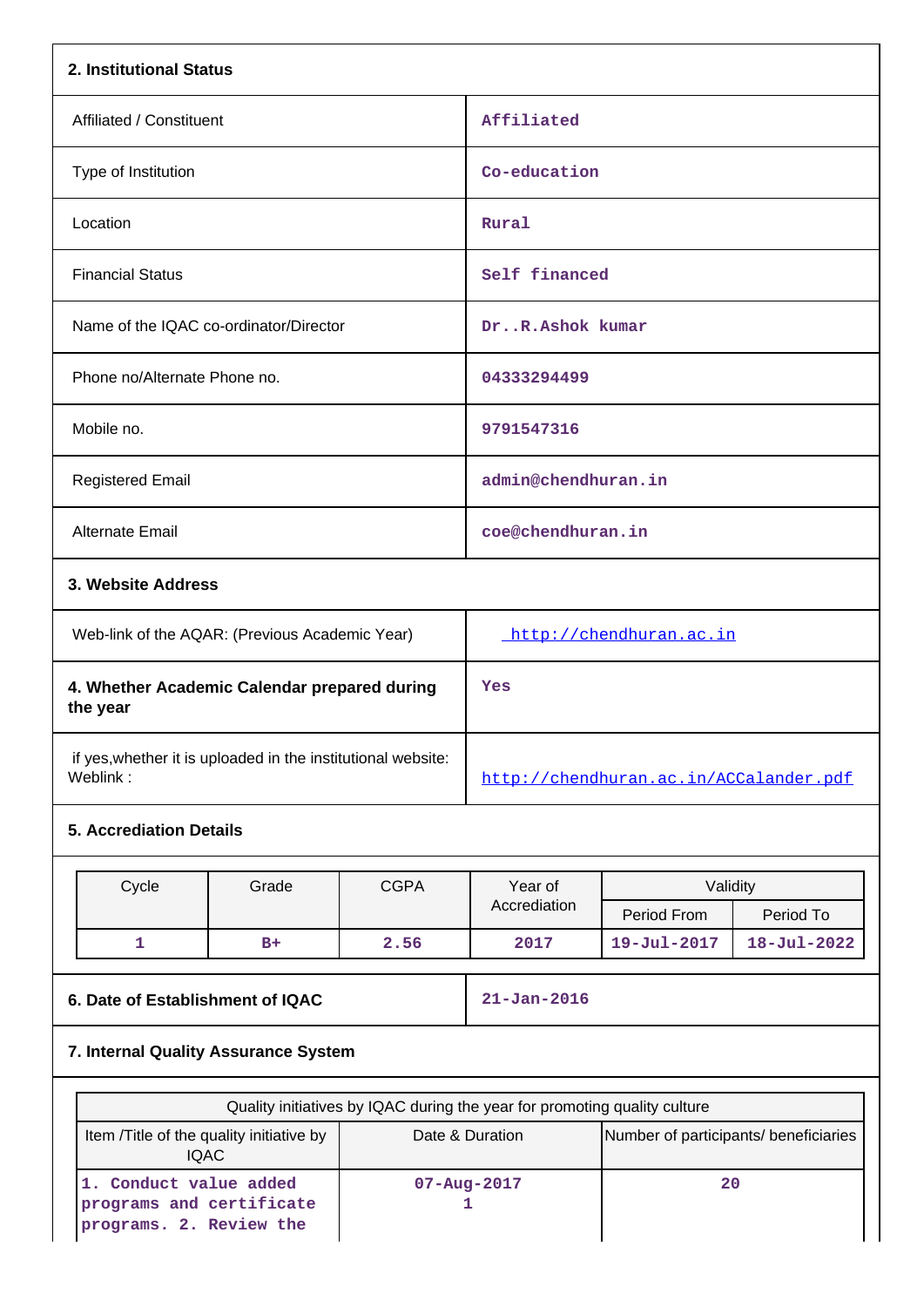**student**

# [View File](https://assessmentonline.naac.gov.in/public/Postacc/Quality_Initiatives/17403_Quality_Initiatives.pdf)

| 8. Provide the list of funds by Central/ State Government- UGC/CSIR/DST/DBT/ICMR/TEQIP/World<br><b>Bank/CPE of UGC etc.</b>                                                                                            |                       |                       |                         |                                                                                                                                                               |             |
|------------------------------------------------------------------------------------------------------------------------------------------------------------------------------------------------------------------------|-----------------------|-----------------------|-------------------------|---------------------------------------------------------------------------------------------------------------------------------------------------------------|-------------|
| Institution/Departmen<br>t/Faculty                                                                                                                                                                                     | Scheme                |                       | <b>Funding Agency</b>   | Year of award with<br>duration                                                                                                                                | Amount      |
| Nil                                                                                                                                                                                                                    | Nil                   |                       | Nil                     | 2018<br>$\mathbf 0$                                                                                                                                           | $\mathbf 0$ |
|                                                                                                                                                                                                                        |                       | No Files Uploaded !!! |                         |                                                                                                                                                               |             |
| 9. Whether composition of IQAC as per latest<br><b>NAAC</b> guidelines:                                                                                                                                                |                       |                       | Yes                     |                                                                                                                                                               |             |
| Upload latest notification of formation of IQAC                                                                                                                                                                        |                       |                       |                         | View File                                                                                                                                                     |             |
| 10. Number of IQAC meetings held during the<br>year :                                                                                                                                                                  |                       |                       | $\overline{\mathbf{2}}$ |                                                                                                                                                               |             |
| The minutes of IQAC meeting and compliances to the<br>decisions have been uploaded on the institutional<br>website                                                                                                     |                       |                       | Yes                     |                                                                                                                                                               |             |
| Upload the minutes of meeting and action taken report                                                                                                                                                                  |                       |                       |                         | View File                                                                                                                                                     |             |
| 11. Whether IQAC received funding from any of<br>the funding agency to support its activities<br>during the year?                                                                                                      |                       |                       | No                      |                                                                                                                                                               |             |
| 12. Significant contributions made by IQAC during the current year(maximum five bullets)                                                                                                                               |                       |                       |                         |                                                                                                                                                               |             |
| 1. Conduct value added programs and certificate programs. 2. Encourage faculty to<br>deliver lectures using LC/PPTs on smart class rooms 3. Encourage faculty to<br>download the lectures from IIT/IISC/IIT/NITS/NPTEL |                       |                       |                         |                                                                                                                                                               |             |
|                                                                                                                                                                                                                        | No Files Uploaded !!! |                       |                         |                                                                                                                                                               |             |
| 13. Plan of action chalked out by the IQAC in the beginning of the academic year towards Quality<br>Enhancement and outcome achieved by the end of the academic year                                                   |                       |                       |                         |                                                                                                                                                               |             |
|                                                                                                                                                                                                                        | Plan of Action        |                       |                         | Achivements/Outcomes                                                                                                                                          |             |
| Encourage faculty to download the<br>lectures notes, videos from<br>IIT/IISC/IIT/NITS/NPTEL.<br>time table.                                                                                                            |                       |                       |                         | All the faculty are download the<br>lecture notes and videos from various<br>source to utilze the smart classes to<br>teach the students as per smart classes |             |

 $\mathsf{I}$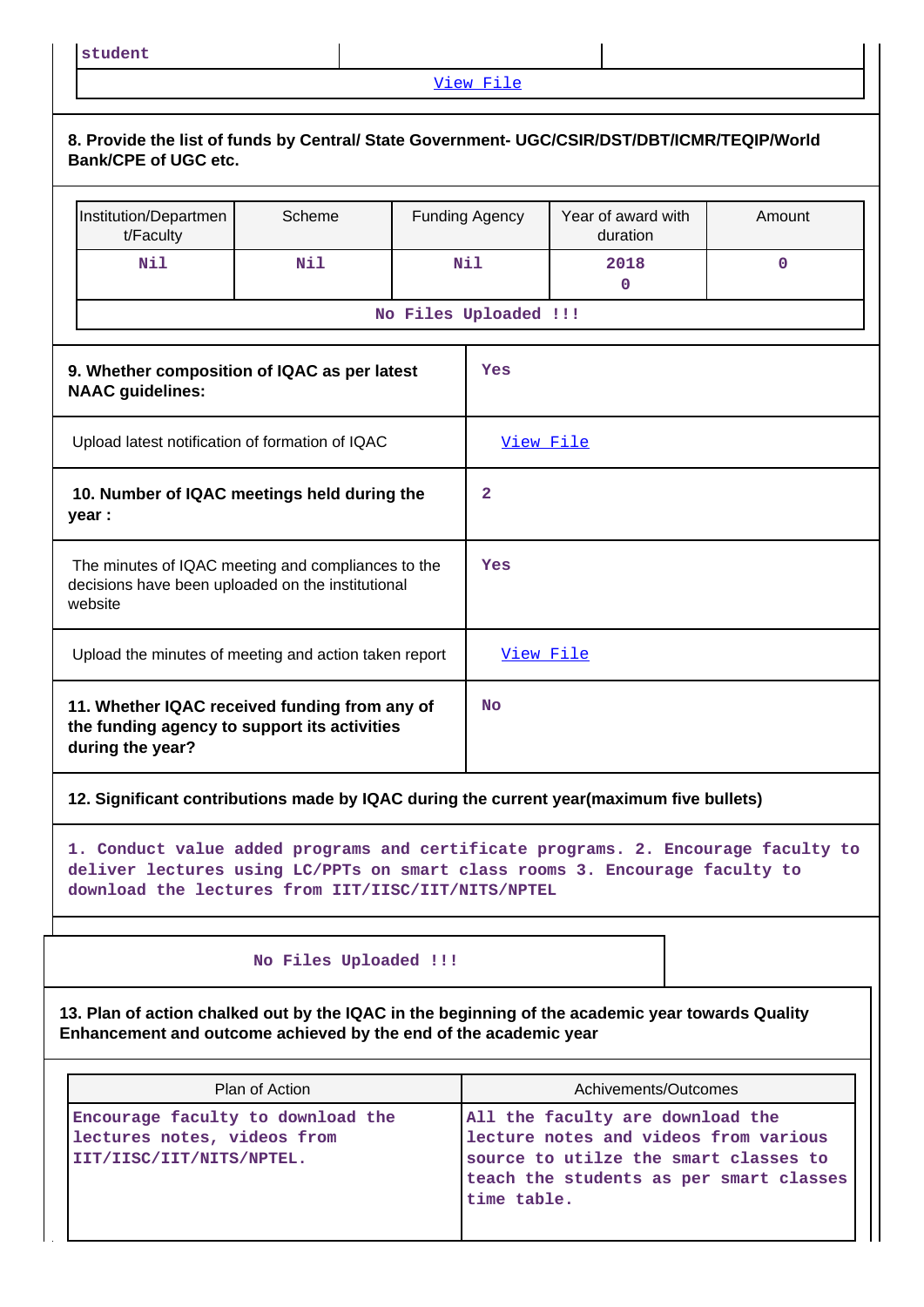| Encourage faculty to deliver lectures<br>using LCD Projectors/PPTs on smart<br>class rooms.                                                     | The insitute has been arrage all the<br>teaching aids to deliver the lectures<br>for the benefits of the students as<br>well as factuly members to learn more<br>and more new technologies, innovative<br>ideas etc                                                                                                                                                                 |  |  |  |
|-------------------------------------------------------------------------------------------------------------------------------------------------|-------------------------------------------------------------------------------------------------------------------------------------------------------------------------------------------------------------------------------------------------------------------------------------------------------------------------------------------------------------------------------------|--|--|--|
| Encourage faculty to apply and also<br>encourge the pursing faculty to<br>complete the PhD program as earlier.                                  | 1. Dr.S.Karthick department of computer<br>science engineering completed his Ph.D<br>Viva voce examination under Anna<br>University Chennai on 24.07.2017 2.<br>Dr.R.Ashok kumar department of<br>mechanical engineering completed his<br>Ph.D Viva voce examination under Anna<br>University Chennai on 22.01.2018.                                                                |  |  |  |
| Review the student's evaluation process<br>in terms of internal evaluation,<br>attendance, internal examinations,<br>assignments, for students. | Three review meetings are panned and<br>review the internal audit for internal<br>evaluation, attendance, internal<br>examination analysis with Management<br>members, Principal, IQAC Co Ordinator,<br>HODs, Class Co ordinators, Staff<br>members and students. It is reviewed to<br>improve the university results and no<br>lack of attendance compare to previous<br>semester. |  |  |  |
| Encourage the faculty for paper<br>publications in various national and<br>international seminars                                               | The college has been consistently<br>encouraging teachers towards research<br>and publication in reputed and<br>accredited journals. The IQAC has<br>encourage all the staff members are<br>publishing research papers in Web of<br>Science, Scopus Journals and reputed<br>journals.                                                                                               |  |  |  |
| Conduct value added programs and<br>certificate programs.                                                                                       | "All the departments of the college<br>regularly organised various academic<br>activities such as two per year value<br>added programs and certificate<br>programs. "<br>View File                                                                                                                                                                                                  |  |  |  |
| 14. Whether AQAR was placed before statutory<br>body?                                                                                           | Yes                                                                                                                                                                                                                                                                                                                                                                                 |  |  |  |
| Name of Statutory Body                                                                                                                          | <b>Meeting Date</b>                                                                                                                                                                                                                                                                                                                                                                 |  |  |  |
| <b>Steering Commitee</b>                                                                                                                        | $03 - Dec - 2018$                                                                                                                                                                                                                                                                                                                                                                   |  |  |  |
| 15. Whether NAAC/or any other accredited<br>body(s) visited IQAC or interacted with it to<br>assess the functioning?                            | Yes                                                                                                                                                                                                                                                                                                                                                                                 |  |  |  |
| Date of Visit                                                                                                                                   | $22 - Jun - 2017$                                                                                                                                                                                                                                                                                                                                                                   |  |  |  |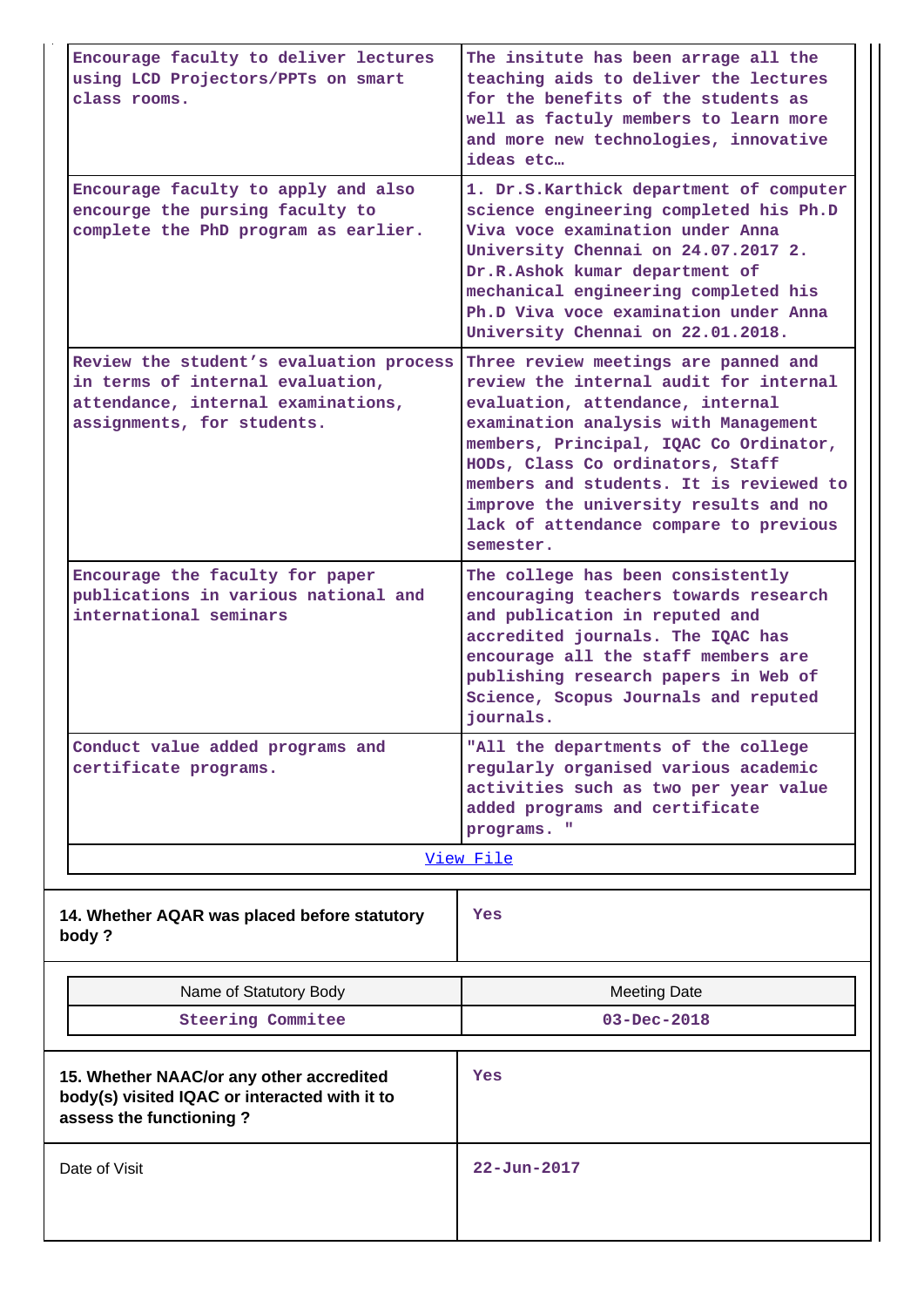| 16. Whether institutional data submitted to<br>AISHE:                                               | Yes                                                                                                                                                                                                                                                                                                                                                                                                                                                                                                                                                                                                                                                                                                                                                                                                                                                                                                                                                                                                                                                                                                                                                                                                                                                                                                                                                                                                                                                                                                                                                                                                                                                                                                                                                                                                                           |
|-----------------------------------------------------------------------------------------------------|-------------------------------------------------------------------------------------------------------------------------------------------------------------------------------------------------------------------------------------------------------------------------------------------------------------------------------------------------------------------------------------------------------------------------------------------------------------------------------------------------------------------------------------------------------------------------------------------------------------------------------------------------------------------------------------------------------------------------------------------------------------------------------------------------------------------------------------------------------------------------------------------------------------------------------------------------------------------------------------------------------------------------------------------------------------------------------------------------------------------------------------------------------------------------------------------------------------------------------------------------------------------------------------------------------------------------------------------------------------------------------------------------------------------------------------------------------------------------------------------------------------------------------------------------------------------------------------------------------------------------------------------------------------------------------------------------------------------------------------------------------------------------------------------------------------------------------|
| Year of Submission                                                                                  | 2018                                                                                                                                                                                                                                                                                                                                                                                                                                                                                                                                                                                                                                                                                                                                                                                                                                                                                                                                                                                                                                                                                                                                                                                                                                                                                                                                                                                                                                                                                                                                                                                                                                                                                                                                                                                                                          |
| Date of Submission                                                                                  | $22 - Feb - 2018$                                                                                                                                                                                                                                                                                                                                                                                                                                                                                                                                                                                                                                                                                                                                                                                                                                                                                                                                                                                                                                                                                                                                                                                                                                                                                                                                                                                                                                                                                                                                                                                                                                                                                                                                                                                                             |
| 17. Does the Institution have Management<br><b>Information System?</b>                              | Yes                                                                                                                                                                                                                                                                                                                                                                                                                                                                                                                                                                                                                                                                                                                                                                                                                                                                                                                                                                                                                                                                                                                                                                                                                                                                                                                                                                                                                                                                                                                                                                                                                                                                                                                                                                                                                           |
| If yes, give a brief descripiton and a list of modules<br>currently operational (maximum 500 words) | Management Information System<br>Management Information System in<br>Chendhuran College of Engineering and<br>Technology is an implementation of the<br>organizational systems and procedures<br>in a systematic manner. The three<br>components of MIS provided are System<br>which suggests integration and holistic<br>view, Information which is used for<br>processed data, and Management for the<br>decision makers. Management covers the<br>planning, control, and administration<br>of the operations of a concern. The top<br>management handles planning the middle<br>management concentrates on controlling<br>and the lower management is concerned<br>with actual administration.<br>Information, in MIS, means the<br>processed data that helps the<br>management in planning, controlling and<br>operations. Data means all the facts<br>arising out of the operations of the<br>concern. Data is processed i.e.<br>recorded, summarized, compared and<br>finally presented to the management in<br>the form of MIS report. Data is<br>processed into information with the<br>help of a system. A system is made up<br>of inputs, processing, output and<br>feedback or control. Thus MIS means a<br>system for processing data in order to<br>give proper information to the<br>management for performing its<br>functions. Objectives of MIS Following<br>are the basic objectives of an MIS ?<br>Capturing Data ? Capturing contextual<br>data, or operational information that<br>will contribute in decision making from<br>various internal and external sources<br>of organization. Processing Data ? The<br>captured data is processed into<br>information needed for planning,<br>organizing, coordinating, directing and<br>controlling functionalities at<br>strategic, tactical and operational |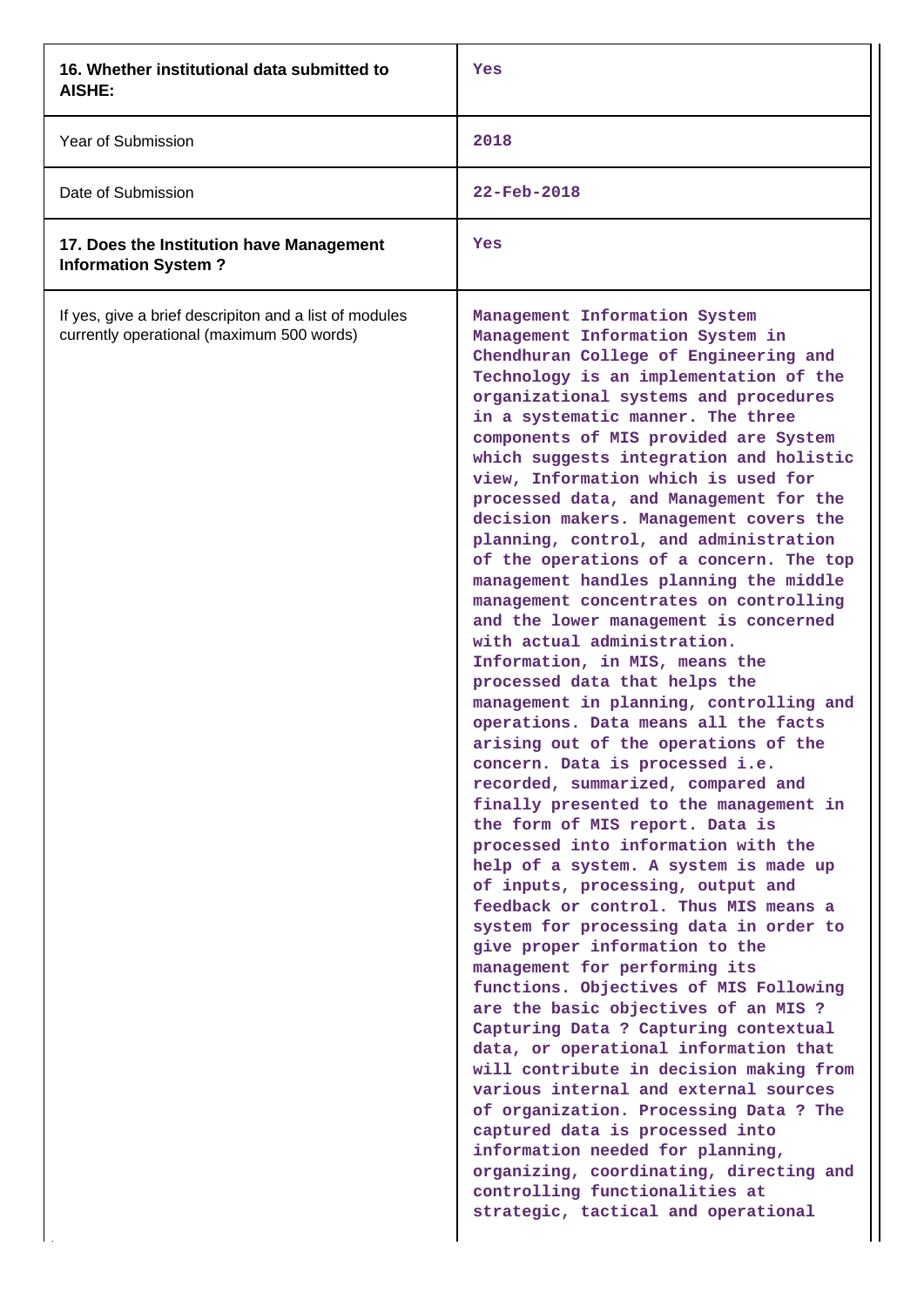| level. Processing data means ? . Making<br>calculations with the data . Sorting<br>data . Classifying data and .<br>Summarizing data . Information Storage<br>? Information or processed data need to<br>be stored for future use. • Information<br>Retrieval ? The system should be able<br>to retrieve this information from the<br>storage as and when required by various<br>users. • Information Propagation ?<br>Information or the finished product of<br>the MIS should be circulated to its<br>users periodically using the<br>organizational network. |
|-----------------------------------------------------------------------------------------------------------------------------------------------------------------------------------------------------------------------------------------------------------------------------------------------------------------------------------------------------------------------------------------------------------------------------------------------------------------------------------------------------------------------------------------------------------------|
|                                                                                                                                                                                                                                                                                                                                                                                                                                                                                                                                                                 |

**Part B** 

# **CRITERION I – CURRICULAR ASPECTS**

# **1.1 – Curriculum Planning and Implementation**

 1.1.1 – Institution has the mechanism for well planned curriculum delivery and documentation. Explain in 500 words

| Teaching learning processes need revitalization of the methods of teaching so   |
|---------------------------------------------------------------------------------|
| as to reach the students effectively. This involves the effective delivery of   |
| course as well as subject contents not only through the conventional chalk and  |
| talks method, but also using the advanced teaching tools and techniques. NPTEL  |
| enabled teaching learning processes are widely practiced to enhance the         |
| teaching learning outcomes through well planned and effective delivery of the   |
| curriculum which include. • Academic Calendar department wise and college level |
| and Teaching Plan are prepared before the commencement of every semester. •     |
| Notes of lessons are prepared. . The students are provided with the copy of     |
| syllabi • The students refer the Question Bank prepared by the staff members    |
| and also given assignments on regarding the question bank. • The contents of    |
| the syllabi are delivered by the teachers through the convenient method.        |
| Besides teaching, learning practices are always encouraged and practiced.       |
| 'Smart' Boards, NPTEL sources are available to provide virtual library          |
| facilities. • The feed back obtained from result analysis to enhance the        |
| learning outcome the faculties utilize all the various methods like adaptation  |
| of computers, special softwares etc . The available internet facility in the    |
| campus and the books, journals and E-resources of learning materials promote    |
| self-learning • For every semester there is Conduction of Seminars /            |
| conferences/ workshops facilitate advanced learning. • The projects and mini    |
| projects guided by the teachers helps the students to gain practical learning.  |

| 1.1.2 – Certificate/ Diploma Courses introduced during the academic year |                        |                          |          |                                                 |                      |  |
|--------------------------------------------------------------------------|------------------------|--------------------------|----------|-------------------------------------------------|----------------------|--|
| Certificate                                                              | <b>Diploma Courses</b> | Dates of<br>Introduction | Duration | Focus on employ<br>ability/entreprene<br>urship | Skill<br>Development |  |
| Antenna<br>analysis and<br>design                                        | Nil                    | 09/09/2017               | 4        | analysis                                        | design               |  |
| Learning<br>Arduino<br>platforms                                         | Nil                    | 03/03/2018               | 4        | Application<br>Development                      | Programming          |  |
| Certificate                                                              | Nil                    | 10/08/2017               | 4        | Planning                                        | design               |  |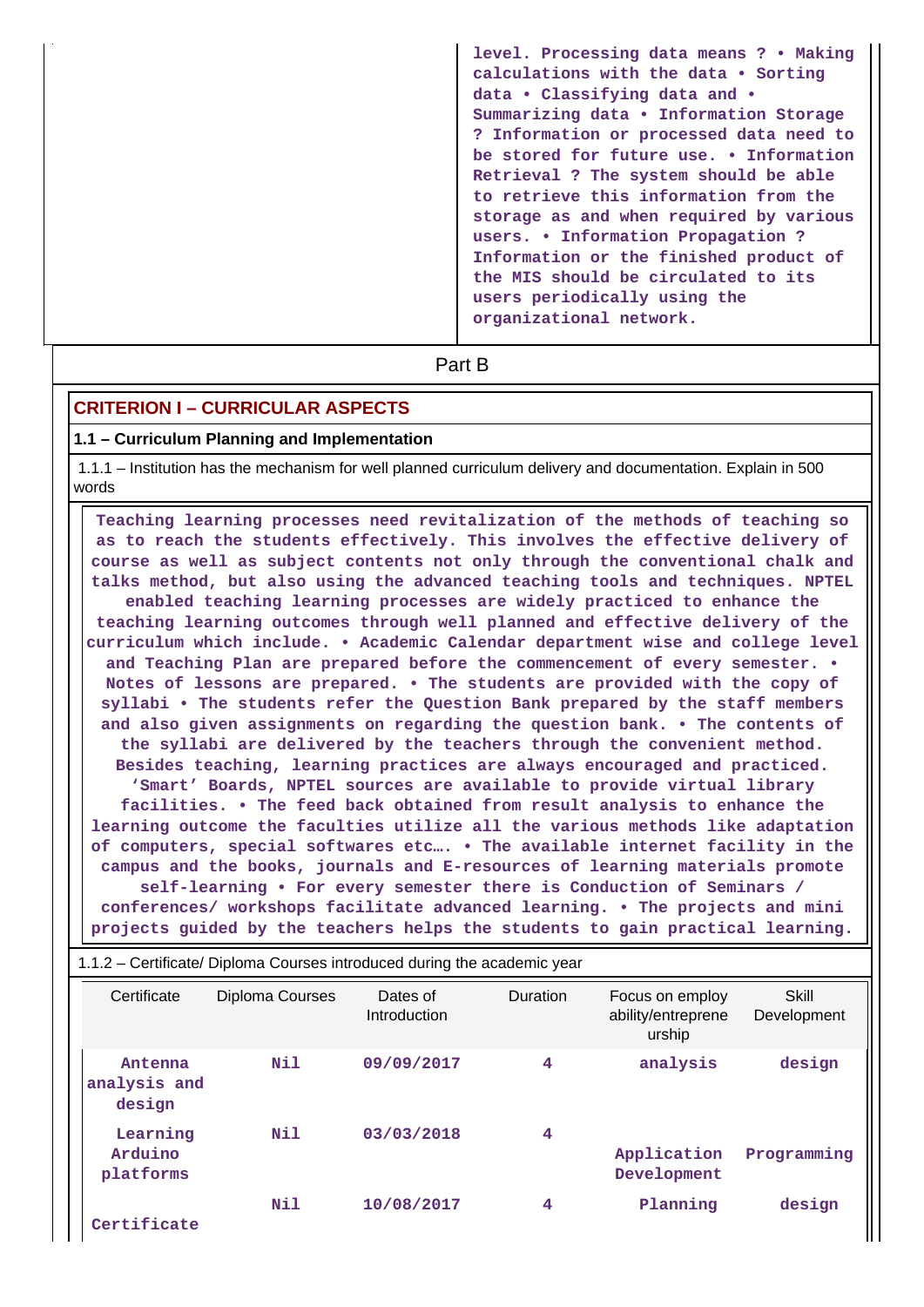|                                              | program on<br>Building<br>Plan,<br>Section<br>using<br>AutoCAD 2D                             |              |                                                                                                                                                                          |                |                                    |                           |
|----------------------------------------------|-----------------------------------------------------------------------------------------------|--------------|--------------------------------------------------------------------------------------------------------------------------------------------------------------------------|----------------|------------------------------------|---------------------------|
|                                              | Certificate<br>program on<br>Building 3D<br>Elevation<br>using Revit<br>Architecture          | N11          | 12/02/2018                                                                                                                                                               | 4 <sup>1</sup> | Planning                           | design                    |
|                                              | Certificat<br>ion Program<br><b>on</b><br>Automotive<br>Sheet Metal<br>Design using<br>NX CAD | N11          | 18/07/2017                                                                                                                                                               | $4^{\circ}$    | Planning                           | design                    |
|                                              | Certificat<br>ion Program<br>on.<br>Automotive<br>Design using<br>CATIA V5                    | Nil          | 13/03/2018                                                                                                                                                               | $4^{\circ}$    | Planning                           | design                    |
|                                              | Advanced<br>programming<br>for AC and<br>DC motor                                             | N11          | 09/09/2017                                                                                                                                                               | $4^{\circ}$    | Electrical                         | Programming               |
|                                              | Electrical<br>system<br>analysis for<br>residential<br>applications                           | Nil          | 03/03/2018                                                                                                                                                               | 4.             | Analysis                           | Electrical                |
|                                              | Full Stack<br>Web<br>Development                                                              | Nil          | 02/09/2017                                                                                                                                                               | 4              | Programming                        | Web<br>development        |
|                                              | The<br><b>Ultimate</b><br>MySQL                                                               | Nil          | 03/02/2018                                                                                                                                                               | 4              | Programming                        | Front end<br>application  |
|                                              | 1.2 - Academic Flexibility                                                                    |              |                                                                                                                                                                          |                |                                    |                           |
|                                              |                                                                                               |              | 1.2.1 - New programmes/courses introduced during the academic year                                                                                                       |                |                                    |                           |
| Programme/Course<br>Programme Specialization |                                                                                               |              | Dates of Introduction                                                                                                                                                    |                |                                    |                           |
|                                              | BE                                                                                            |              | <b>Nil</b><br>No file uploaded.                                                                                                                                          |                |                                    | Nill                      |
|                                              |                                                                                               |              | 1.2.2 - Programmes in which Choice Based Credit System (CBCS)/Elective course system implemented at the<br>affiliated Colleges (if applicable) during the academic year. |                |                                    |                           |
|                                              | Name of programmes adopting<br><b>CBCS</b>                                                    |              | Programme Specialization                                                                                                                                                 |                | <b>CBCS/Elective Course System</b> | Date of implementation of |
| BE                                           |                                                                                               | <b>CIVIL</b> |                                                                                                                                                                          | 13/08/2013     |                                    |                           |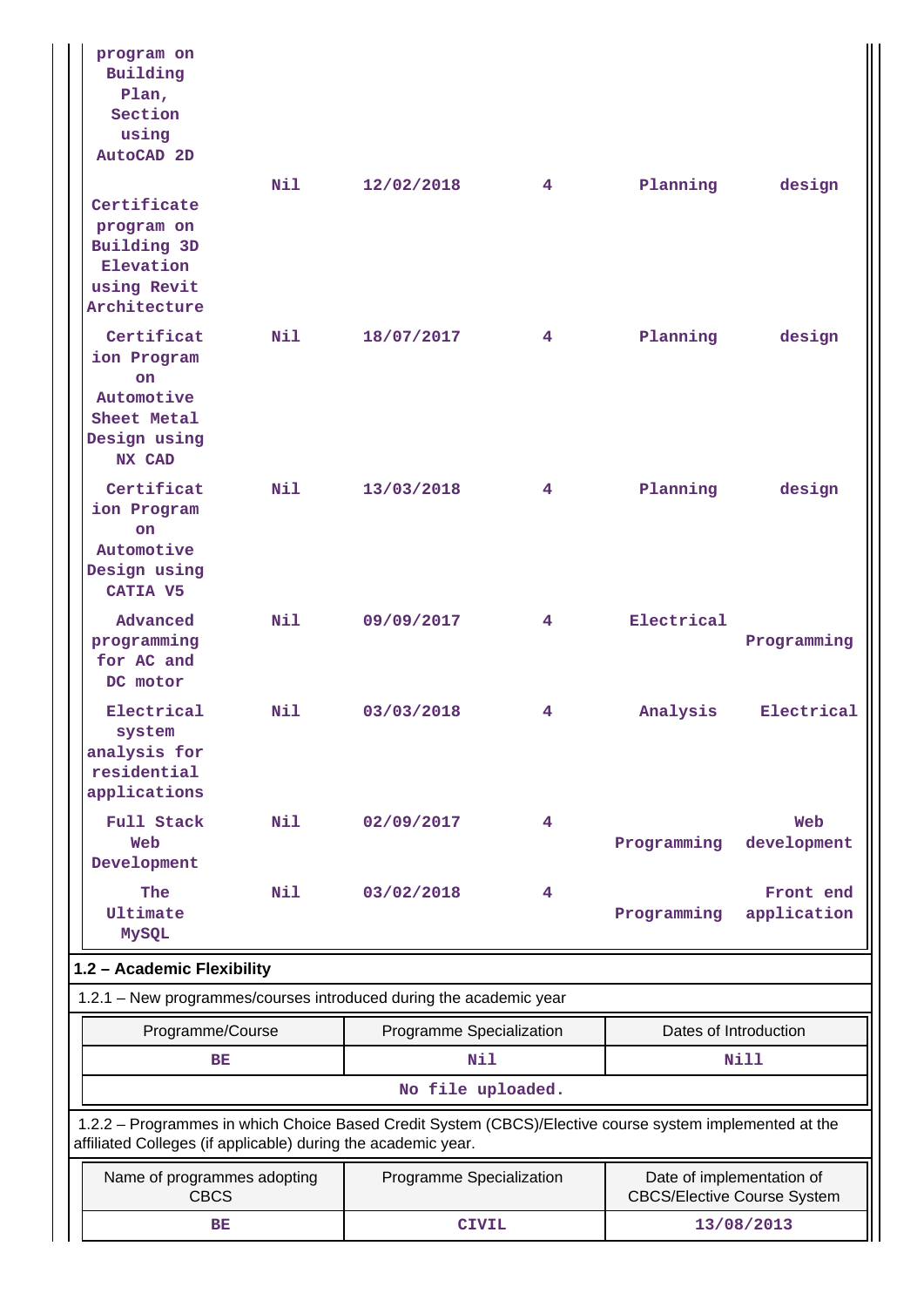| BE                                                                                                                                                                                                                                                                                                                                                                                                                                                                                                                                                                                                                                                                                                                                                                                                                              | <b>CSE</b>                   |     | 13/08/2013                                                   |  |  |  |
|---------------------------------------------------------------------------------------------------------------------------------------------------------------------------------------------------------------------------------------------------------------------------------------------------------------------------------------------------------------------------------------------------------------------------------------------------------------------------------------------------------------------------------------------------------------------------------------------------------------------------------------------------------------------------------------------------------------------------------------------------------------------------------------------------------------------------------|------------------------------|-----|--------------------------------------------------------------|--|--|--|
| BE                                                                                                                                                                                                                                                                                                                                                                                                                                                                                                                                                                                                                                                                                                                                                                                                                              | EEE                          |     | 13/08/2013                                                   |  |  |  |
| BE                                                                                                                                                                                                                                                                                                                                                                                                                                                                                                                                                                                                                                                                                                                                                                                                                              | <b>ECE</b>                   |     | 13/08/2013                                                   |  |  |  |
| BE                                                                                                                                                                                                                                                                                                                                                                                                                                                                                                                                                                                                                                                                                                                                                                                                                              | <b>MECHANICAL</b>            |     | 13/08/2013                                                   |  |  |  |
| MЕ                                                                                                                                                                                                                                                                                                                                                                                                                                                                                                                                                                                                                                                                                                                                                                                                                              | STRUCTURAL ENGINEERING       |     | 13/08/2013                                                   |  |  |  |
| ME                                                                                                                                                                                                                                                                                                                                                                                                                                                                                                                                                                                                                                                                                                                                                                                                                              | <b>CSE</b>                   |     | 13/08/2013                                                   |  |  |  |
| ME                                                                                                                                                                                                                                                                                                                                                                                                                                                                                                                                                                                                                                                                                                                                                                                                                              | <b>COMMUNICATION SYSTEMS</b> |     | 13/08/2013                                                   |  |  |  |
| ME                                                                                                                                                                                                                                                                                                                                                                                                                                                                                                                                                                                                                                                                                                                                                                                                                              | <b>MANU</b>                  |     | 13/08/2013                                                   |  |  |  |
| 1.2.3 - Students enrolled in Certificate/ Diploma Courses introduced during the year                                                                                                                                                                                                                                                                                                                                                                                                                                                                                                                                                                                                                                                                                                                                            |                              |     |                                                              |  |  |  |
|                                                                                                                                                                                                                                                                                                                                                                                                                                                                                                                                                                                                                                                                                                                                                                                                                                 | Certificate                  |     | Diploma Course                                               |  |  |  |
| <b>Number of Students</b>                                                                                                                                                                                                                                                                                                                                                                                                                                                                                                                                                                                                                                                                                                                                                                                                       | 878                          |     | 0                                                            |  |  |  |
| 1.3 - Curriculum Enrichment                                                                                                                                                                                                                                                                                                                                                                                                                                                                                                                                                                                                                                                                                                                                                                                                     |                              |     |                                                              |  |  |  |
| 1.3.1 - Value-added courses imparting transferable and life skills offered during the year                                                                                                                                                                                                                                                                                                                                                                                                                                                                                                                                                                                                                                                                                                                                      |                              |     |                                                              |  |  |  |
| <b>Value Added Courses</b>                                                                                                                                                                                                                                                                                                                                                                                                                                                                                                                                                                                                                                                                                                                                                                                                      | Date of Introduction         |     | Number of Students Enrolled                                  |  |  |  |
| Design and Systematic<br>Analysis of Civil<br>Engineering                                                                                                                                                                                                                                                                                                                                                                                                                                                                                                                                                                                                                                                                                                                                                                       | 11/09/2017                   |     | 18                                                           |  |  |  |
| View File                                                                                                                                                                                                                                                                                                                                                                                                                                                                                                                                                                                                                                                                                                                                                                                                                       |                              |     |                                                              |  |  |  |
| 1.3.2 - Field Projects / Internships under taken during the year                                                                                                                                                                                                                                                                                                                                                                                                                                                                                                                                                                                                                                                                                                                                                                |                              |     |                                                              |  |  |  |
| Project/Programme Title                                                                                                                                                                                                                                                                                                                                                                                                                                                                                                                                                                                                                                                                                                                                                                                                         | Programme Specialization     |     | No. of students enrolled for Field<br>Projects / Internships |  |  |  |
| ВE                                                                                                                                                                                                                                                                                                                                                                                                                                                                                                                                                                                                                                                                                                                                                                                                                              | Civil                        |     | 25                                                           |  |  |  |
|                                                                                                                                                                                                                                                                                                                                                                                                                                                                                                                                                                                                                                                                                                                                                                                                                                 | View File                    |     |                                                              |  |  |  |
| 1.4 - Feedback System                                                                                                                                                                                                                                                                                                                                                                                                                                                                                                                                                                                                                                                                                                                                                                                                           |                              |     |                                                              |  |  |  |
| 1.4.1 – Whether structured feedback received from all the stakeholders.                                                                                                                                                                                                                                                                                                                                                                                                                                                                                                                                                                                                                                                                                                                                                         |                              |     |                                                              |  |  |  |
| <b>Students</b>                                                                                                                                                                                                                                                                                                                                                                                                                                                                                                                                                                                                                                                                                                                                                                                                                 |                              |     | Yes                                                          |  |  |  |
| <b>Teachers</b>                                                                                                                                                                                                                                                                                                                                                                                                                                                                                                                                                                                                                                                                                                                                                                                                                 |                              |     | Yes                                                          |  |  |  |
| <b>Employers</b>                                                                                                                                                                                                                                                                                                                                                                                                                                                                                                                                                                                                                                                                                                                                                                                                                |                              | Yes |                                                              |  |  |  |
| Alumni                                                                                                                                                                                                                                                                                                                                                                                                                                                                                                                                                                                                                                                                                                                                                                                                                          |                              |     | Yes                                                          |  |  |  |
| Parents                                                                                                                                                                                                                                                                                                                                                                                                                                                                                                                                                                                                                                                                                                                                                                                                                         |                              | Yes |                                                              |  |  |  |
| 1.4.2 – How the feedback obtained is being analyzed and utilized for overall development of the institution?<br>(maximum 500 words)                                                                                                                                                                                                                                                                                                                                                                                                                                                                                                                                                                                                                                                                                             |                              |     |                                                              |  |  |  |
| <b>Feedback Obtained</b>                                                                                                                                                                                                                                                                                                                                                                                                                                                                                                                                                                                                                                                                                                                                                                                                        |                              |     |                                                              |  |  |  |
| . Feedback on curriculum and infrastructure is obtained from the stake holders.<br>Feedback from the stake holders especially from the students help to assess the<br>infrastructure for teaching facilities, teaching methods, etc., which enhance<br>the learning outcome. . Feedbacks are received from the stakeholders at middle<br>and end of the semester for the courses with respect to the content delivery<br>and course outcomes . The institution frequently collects the feedback on<br>curriculum from students and stakeholders. The Institution forwards the<br>suggestions regarding a particular syllabus to University for corrections. To<br>adopt the revised curriculum, special lectures, FDPs are organized. Additional<br>laboratory hours are provided to conduct experiments beyond the syllabus to |                              |     |                                                              |  |  |  |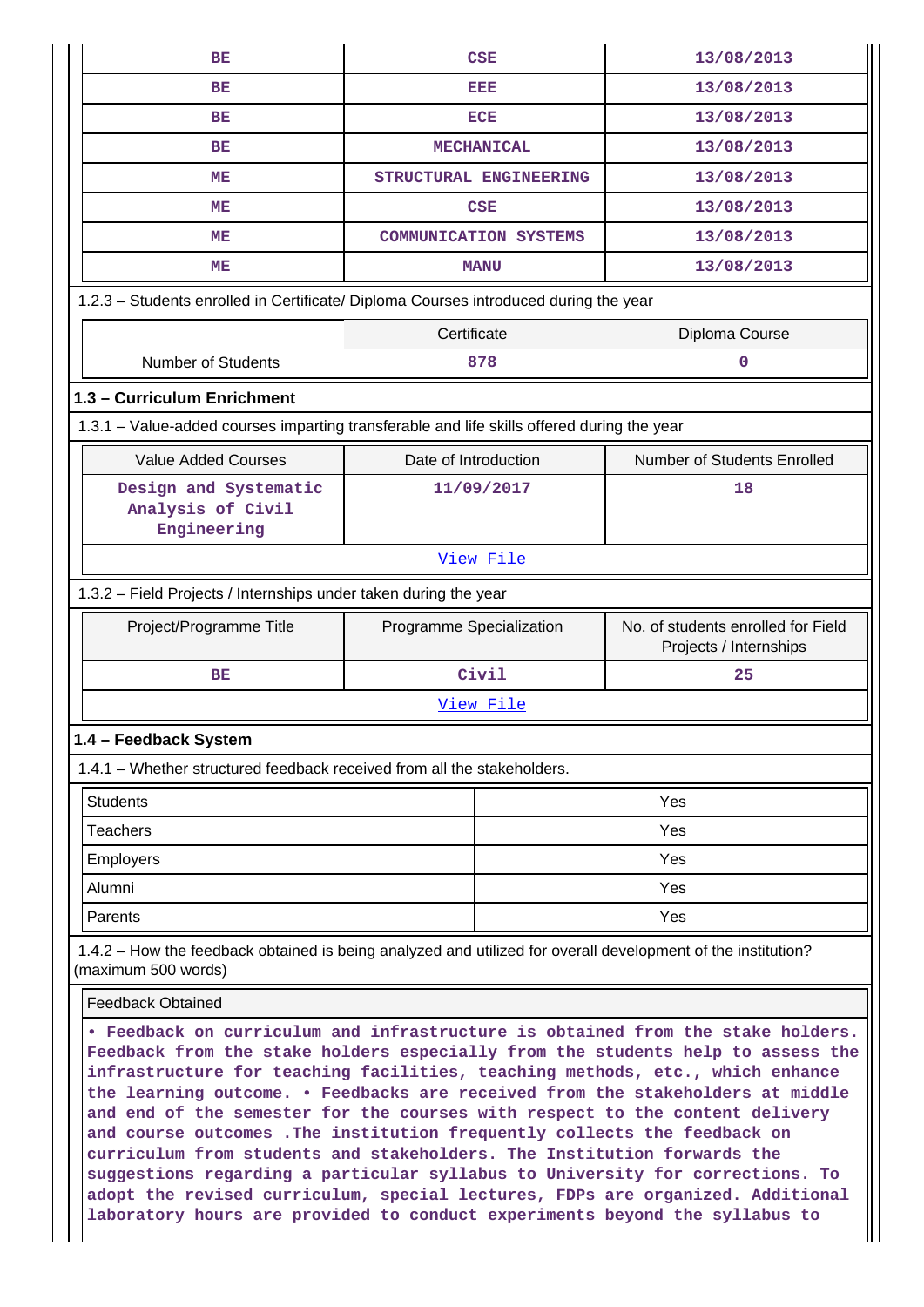**enrich the practical knowledge of the students. Also the institute will write to the University if there is any discrepancy in the University Question papers, and other related matters. Feedback Analysis • Feedback is collected from students teacher, employee, alumini and parents once in a semester in the written format and goggle form. • Feedback is taken during class committee meeting by class Advisors. • Oral feedback is collected by Heads of the Department with details of the syllabus covered. • Random feedback is taken directly by Principal from the students department-wise and oral discussion with their parents. • Feedback is also being collected by the respective mentors on regular basis. • The end-semester result analysis also being taken as part of feedback process. • Student's feedback about individual faculty performance review meeting is conducted for the faculty who has secured less than class average by the Management. • Head of the Department along with overall lab in-charge analyzed the feedback about lab in-charge and lab assistants and motivate them to satisfy the student's requirements towards acquiring technical skills. • Feedbacks on college facilities are obtained from the students are analyzed and the summary is sent to the Management Representative for further action. • Informal feedback is being taken during their visit to the institution and also during parent's meeting. • Parents Teachers meeting is conducted once in a semester. • During the meeting the feedback is obtained regarding college facilities. • The summary is sent to the Management Representative for further action. • Regular Teachers-Parents meeting is conducted every semester for sharing the views and ideas of parents. • Also it is enable to direct interaction of staff members and parents to analyse the performance of students and to boost up their activities in a right way. • The feedback is collected from the employers and industries during the Campus Drives. • Alumini Feedback is collected every year during the graduation day.**

# **CRITERION II – TEACHING- LEARNING AND EVALUATION**

## **2.1 – Student Enrolment and Profile**

# 2.1.1 – Demand Ratio during the year

| Name of the<br>Programme | Programme<br>Specialization            | Number of seats<br>available | Number of<br>Application received | <b>Students Enrolled</b> |  |  |  |
|--------------------------|----------------------------------------|------------------------------|-----------------------------------|--------------------------|--|--|--|
| <b>BE</b>                | Coumpter<br>Science and<br>Engineering | 60                           | 41                                | 34                       |  |  |  |
| View File                |                                        |                              |                                   |                          |  |  |  |

## **2.2 – Catering to Student Diversity**

2.2.1 – Student - Full time teacher ratio (current year data)

| Year | Number of          | Number of          | Number of         | Number of         | Number of        |
|------|--------------------|--------------------|-------------------|-------------------|------------------|
|      | students enrolled  | students enrolled  | fulltime teachers | fulltime teachers | teachers         |
|      | in the institution | in the institution | available in the  | available in the  | teaching both UG |
|      | (UG)               | (PG)               | institution       | institution       | and PG courses   |
|      |                    |                    | teaching only UG  | teaching only PG  |                  |
|      |                    |                    | courses           | courses           |                  |
| 2017 | 815                | 63                 | 101               | 18                | 10               |

## **2.3 – Teaching - Learning Process**

 2.3.1 – Percentage of teachers using ICT for effective teaching with Learning Management Systems (LMS), Elearning resources etc. (current year data)

| Number of        | Number of      |           | Number of ICT | Numberof smart | i E-resources and |  |
|------------------|----------------|-----------|---------------|----------------|-------------------|--|
| Teachers on Roll | teachers using | resources | enabled       | classrooms     | techniques used   |  |
|                  | ICT (LMS, e-   | available | Classrooms    |                |                   |  |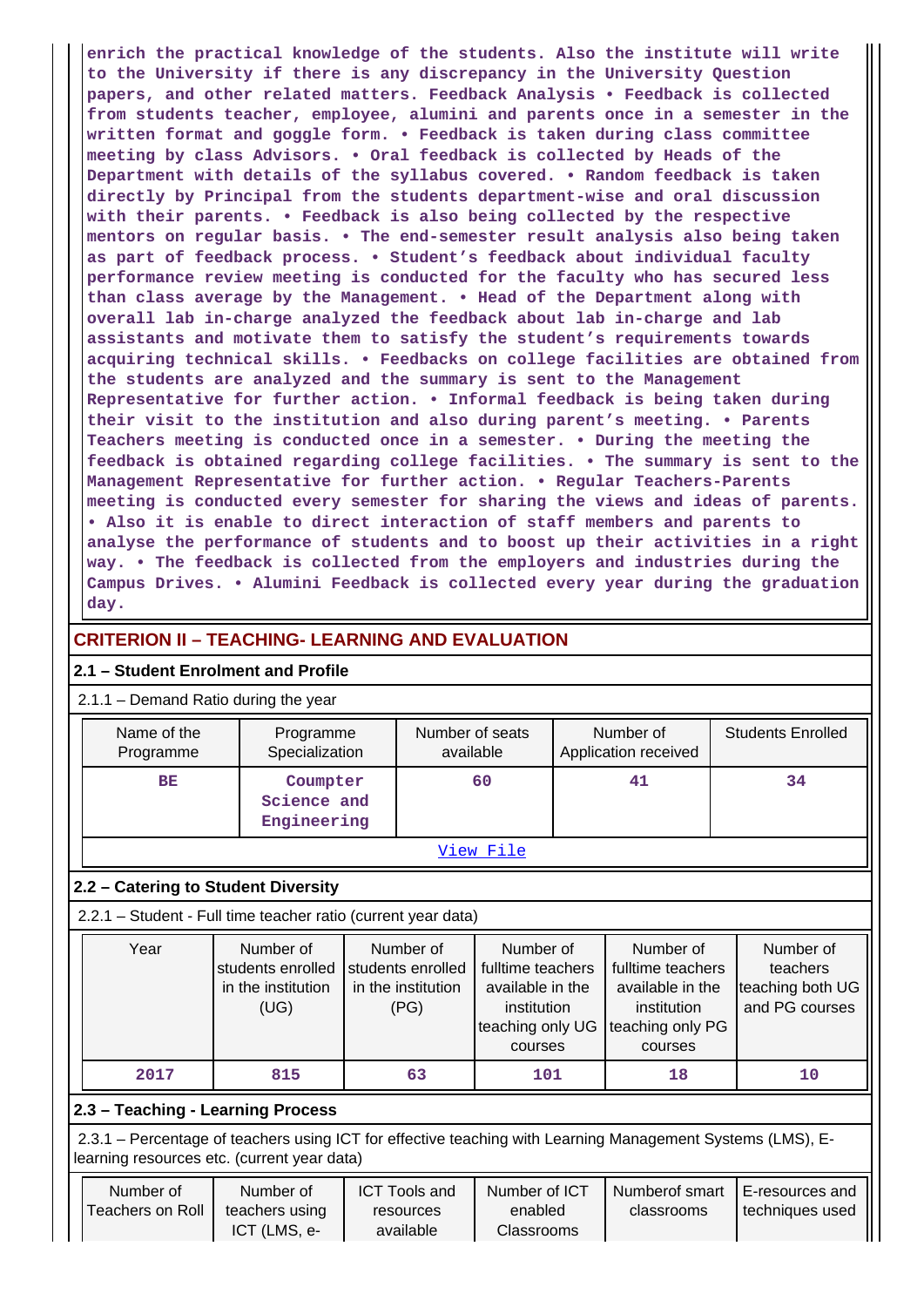|                                                                                                                                                                                                                                                                                                                                                                                                                                                                                                                                                                                                                                                                                                                                                                                                                                                                                                                                                                                                                                                                                                                                                                                                                                                                                                                                                                                                                                                                                                                                                                                                                                                                                                                                                                                                       | Resources)                                                     |                           |                                                                                                            |                                              |                                        |             |                                                                |            |                                                                                                                     |  |
|-------------------------------------------------------------------------------------------------------------------------------------------------------------------------------------------------------------------------------------------------------------------------------------------------------------------------------------------------------------------------------------------------------------------------------------------------------------------------------------------------------------------------------------------------------------------------------------------------------------------------------------------------------------------------------------------------------------------------------------------------------------------------------------------------------------------------------------------------------------------------------------------------------------------------------------------------------------------------------------------------------------------------------------------------------------------------------------------------------------------------------------------------------------------------------------------------------------------------------------------------------------------------------------------------------------------------------------------------------------------------------------------------------------------------------------------------------------------------------------------------------------------------------------------------------------------------------------------------------------------------------------------------------------------------------------------------------------------------------------------------------------------------------------------------------|----------------------------------------------------------------|---------------------------|------------------------------------------------------------------------------------------------------------|----------------------------------------------|----------------------------------------|-------------|----------------------------------------------------------------|------------|---------------------------------------------------------------------------------------------------------------------|--|
| 129                                                                                                                                                                                                                                                                                                                                                                                                                                                                                                                                                                                                                                                                                                                                                                                                                                                                                                                                                                                                                                                                                                                                                                                                                                                                                                                                                                                                                                                                                                                                                                                                                                                                                                                                                                                                   |                                                                | 129                       |                                                                                                            | 5                                            | 5                                      |             |                                                                | 5          | 4                                                                                                                   |  |
|                                                                                                                                                                                                                                                                                                                                                                                                                                                                                                                                                                                                                                                                                                                                                                                                                                                                                                                                                                                                                                                                                                                                                                                                                                                                                                                                                                                                                                                                                                                                                                                                                                                                                                                                                                                                       |                                                                |                           |                                                                                                            | View File of ICT Tools and resources         |                                        |             |                                                                |            |                                                                                                                     |  |
|                                                                                                                                                                                                                                                                                                                                                                                                                                                                                                                                                                                                                                                                                                                                                                                                                                                                                                                                                                                                                                                                                                                                                                                                                                                                                                                                                                                                                                                                                                                                                                                                                                                                                                                                                                                                       |                                                                |                           |                                                                                                            | View File of E-resources and techniques used |                                        |             |                                                                |            |                                                                                                                     |  |
| 2.3.2 - Students mentoring system available in the institution? Give details. (maximum 500 words)                                                                                                                                                                                                                                                                                                                                                                                                                                                                                                                                                                                                                                                                                                                                                                                                                                                                                                                                                                                                                                                                                                                                                                                                                                                                                                                                                                                                                                                                                                                                                                                                                                                                                                     |                                                                |                           |                                                                                                            |                                              |                                        |             |                                                                |            |                                                                                                                     |  |
| Mentoring system is being implemented effectively from first year as well as in every Department by assigning<br>students for every faculty as per norms. Mentors not only continuously observe progress of students under them<br>but also provide them required guidance. Each mentor maintains the academic records of the allotted students.<br>Mentor has direct communication with the allotted students. The Parents/Guardians of poor<br>attendee/performance students are called to meet the Coordinator and corrective and preventive measures are<br>implemented for further improvement. The mentors take initiative to arrange coaching classes. Each mentor<br>maintains the entire student Information, which is examined by the class coordinator and HOD's. The objectives<br>of the practice followed by the Institute are: • Improvement of teacher-student relationship • Counseling students<br>for solving their problems and provide confidence to improve their quality of life. • The system envelops<br>persistent observation of students execution, recognizing qualities, weaknesses and offering passionate backing<br>and particular proposals to enhance the students in all regards • Some of the key responsibilities of mentors are:<br>o Continuously motivate, guide and provide necessary counseling to the mentees in all academic related matters<br>such as choice of electives, project, summer training etc. o Continuously monitor academic performance of<br>students and inform parents whenever need arise. . o Advise students in their career development/professional<br>guidance. o Keep contact with the students even after their graduation. o Encourage students for participation in<br>academic competitions/conferences/Seminars /Workshops |                                                                |                           |                                                                                                            |                                              |                                        |             |                                                                |            |                                                                                                                     |  |
| Number of students enrolled in the<br>Number of fulltime teachers<br>Mentor: Mentee Ratio                                                                                                                                                                                                                                                                                                                                                                                                                                                                                                                                                                                                                                                                                                                                                                                                                                                                                                                                                                                                                                                                                                                                                                                                                                                                                                                                                                                                                                                                                                                                                                                                                                                                                                             |                                                                |                           |                                                                                                            |                                              |                                        |             |                                                                |            |                                                                                                                     |  |
| institution<br>878<br>129                                                                                                                                                                                                                                                                                                                                                                                                                                                                                                                                                                                                                                                                                                                                                                                                                                                                                                                                                                                                                                                                                                                                                                                                                                                                                                                                                                                                                                                                                                                                                                                                                                                                                                                                                                             |                                                                |                           |                                                                                                            |                                              |                                        |             |                                                                |            | 1:7                                                                                                                 |  |
| 2.4 - Teacher Profile and Quality                                                                                                                                                                                                                                                                                                                                                                                                                                                                                                                                                                                                                                                                                                                                                                                                                                                                                                                                                                                                                                                                                                                                                                                                                                                                                                                                                                                                                                                                                                                                                                                                                                                                                                                                                                     |                                                                |                           |                                                                                                            |                                              |                                        |             |                                                                |            |                                                                                                                     |  |
|                                                                                                                                                                                                                                                                                                                                                                                                                                                                                                                                                                                                                                                                                                                                                                                                                                                                                                                                                                                                                                                                                                                                                                                                                                                                                                                                                                                                                                                                                                                                                                                                                                                                                                                                                                                                       | 2.4.1 - Number of full time teachers appointed during the year |                           |                                                                                                            |                                              |                                        |             |                                                                |            |                                                                                                                     |  |
| No. of sanctioned<br>positions                                                                                                                                                                                                                                                                                                                                                                                                                                                                                                                                                                                                                                                                                                                                                                                                                                                                                                                                                                                                                                                                                                                                                                                                                                                                                                                                                                                                                                                                                                                                                                                                                                                                                                                                                                        |                                                                | No. of filled positions   |                                                                                                            |                                              | Vacant positions                       |             | Positions filled during<br>the current year                    |            | No. of faculty with<br>Ph.D                                                                                         |  |
| 129                                                                                                                                                                                                                                                                                                                                                                                                                                                                                                                                                                                                                                                                                                                                                                                                                                                                                                                                                                                                                                                                                                                                                                                                                                                                                                                                                                                                                                                                                                                                                                                                                                                                                                                                                                                                   |                                                                | 129                       |                                                                                                            | 0                                            |                                        |             | 26                                                             |            | $\bf{0}$                                                                                                            |  |
| International level from Government, recognised bodies during the year)                                                                                                                                                                                                                                                                                                                                                                                                                                                                                                                                                                                                                                                                                                                                                                                                                                                                                                                                                                                                                                                                                                                                                                                                                                                                                                                                                                                                                                                                                                                                                                                                                                                                                                                               |                                                                |                           |                                                                                                            |                                              |                                        |             |                                                                |            | 2.4.2 - Honours and recognition received by teachers (received awards, recognition, fellowships at State, National, |  |
| Year of Award                                                                                                                                                                                                                                                                                                                                                                                                                                                                                                                                                                                                                                                                                                                                                                                                                                                                                                                                                                                                                                                                                                                                                                                                                                                                                                                                                                                                                                                                                                                                                                                                                                                                                                                                                                                         |                                                                |                           | Name of full time teachers<br>receiving awards from<br>state level, national level,<br>international level |                                              |                                        | Designation |                                                                |            | Name of the award,<br>fellowship, received from<br>Government or recognized<br>bodies                               |  |
| 2017                                                                                                                                                                                                                                                                                                                                                                                                                                                                                                                                                                                                                                                                                                                                                                                                                                                                                                                                                                                                                                                                                                                                                                                                                                                                                                                                                                                                                                                                                                                                                                                                                                                                                                                                                                                                  |                                                                |                           | <b>NIL</b>                                                                                                 |                                              |                                        | <b>Nill</b> |                                                                |            | <b>NIL</b>                                                                                                          |  |
| 2018                                                                                                                                                                                                                                                                                                                                                                                                                                                                                                                                                                                                                                                                                                                                                                                                                                                                                                                                                                                                                                                                                                                                                                                                                                                                                                                                                                                                                                                                                                                                                                                                                                                                                                                                                                                                  |                                                                |                           | <b>NIL</b>                                                                                                 |                                              |                                        | Nill        |                                                                |            | <b>NIL</b>                                                                                                          |  |
|                                                                                                                                                                                                                                                                                                                                                                                                                                                                                                                                                                                                                                                                                                                                                                                                                                                                                                                                                                                                                                                                                                                                                                                                                                                                                                                                                                                                                                                                                                                                                                                                                                                                                                                                                                                                       |                                                                |                           |                                                                                                            |                                              | No file uploaded.                      |             |                                                                |            |                                                                                                                     |  |
| 2.5 - Evaluation Process and Reforms                                                                                                                                                                                                                                                                                                                                                                                                                                                                                                                                                                                                                                                                                                                                                                                                                                                                                                                                                                                                                                                                                                                                                                                                                                                                                                                                                                                                                                                                                                                                                                                                                                                                                                                                                                  |                                                                |                           |                                                                                                            |                                              |                                        |             |                                                                |            |                                                                                                                     |  |
| the year                                                                                                                                                                                                                                                                                                                                                                                                                                                                                                                                                                                                                                                                                                                                                                                                                                                                                                                                                                                                                                                                                                                                                                                                                                                                                                                                                                                                                                                                                                                                                                                                                                                                                                                                                                                              |                                                                |                           |                                                                                                            |                                              |                                        |             |                                                                |            | 2.5.1 – Number of days from the date of semester-end/ year- end examination till the declaration of results during  |  |
| Programme Name                                                                                                                                                                                                                                                                                                                                                                                                                                                                                                                                                                                                                                                                                                                                                                                                                                                                                                                                                                                                                                                                                                                                                                                                                                                                                                                                                                                                                                                                                                                                                                                                                                                                                                                                                                                        |                                                                | Programme Code            |                                                                                                            | Semester/year                                |                                        |             | Last date of the last<br>semester-end/year-<br>end examination |            | Date of declaration of<br>results of semester-<br>end/ year- end<br>examination                                     |  |
| ВE                                                                                                                                                                                                                                                                                                                                                                                                                                                                                                                                                                                                                                                                                                                                                                                                                                                                                                                                                                                                                                                                                                                                                                                                                                                                                                                                                                                                                                                                                                                                                                                                                                                                                                                                                                                                    |                                                                | 103,104, 106,<br>105, 114 |                                                                                                            |                                              | III, V, VII /<br>10/11/2018<br>2, 3, 4 |             |                                                                | 29/12/2017 |                                                                                                                     |  |
|                                                                                                                                                                                                                                                                                                                                                                                                                                                                                                                                                                                                                                                                                                                                                                                                                                                                                                                                                                                                                                                                                                                                                                                                                                                                                                                                                                                                                                                                                                                                                                                                                                                                                                                                                                                                       |                                                                |                           |                                                                                                            |                                              | View File                              |             |                                                                |            |                                                                                                                     |  |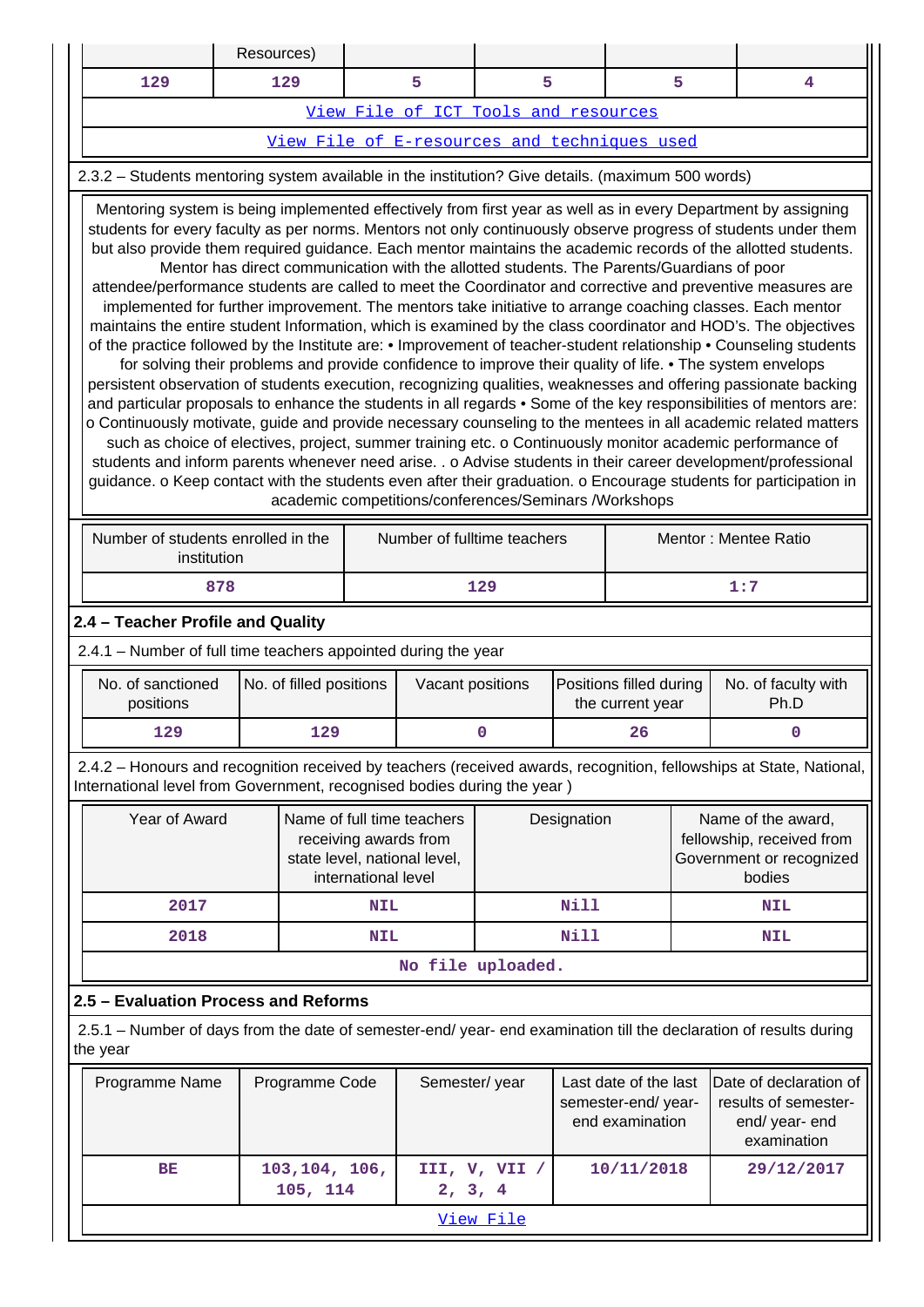2.5.2 – Reforms initiated on Continuous Internal Evaluation(CIE) system at the institutional level (250 words)

 **• For assessing performance of the students and Continuous Internal Evaluation (CIE) is carried out throughout the semester. Continuous Internal Evaluation is carried out with the help of assignments, internal tests, Mini and major project work, and end semester examination. • We at the institute level prepare and follow academic calendar that is framed as per guidelines provided by AICTE and Anna University. • Some of the reforms are mentioned below: o Conducting additional periodic tests. o Preparation of evaluation plan before start of the semester. o Periodic assignments and its evaluation. o Guiding and counseling students based on their performance. o To bring in the transparency in the process of evaluation of assignments and , the test papers those are given back to the students and their queries are resolved by the concerned teacher in the class room session • For smooth and uniform evaluation process the Institute has general Examination Coordinator for examination cell supported by a Coordinator from each department for smooth, transparent and fair conduction of internal examinations. • Time bound evaluation and declaration of results is planned and executed by the examination cell. Staff meetings are conducted periodically to review the evaluation process. • For CIE we organize three internal examinations in a semester and end semester examinations are strictly in accordance with academic calendar. Schedule for display of assignments, examination dates, declaration of results, submission program, parent teacher meet, etc. are all displayed before the semester actually starts and conducted as per academic calendar.**

 2.5.3 – Academic calendar prepared and adhered for conduct of Examination and other related matters (250 words)

 **• For smooth and effective implementation of teaching learning process, every semester we prepare the academic calendar in advance and in concurrence with the academic calendar of the Anna University. • A committee, comprising of Chief Executive Officer, Principal, IQAC Coordinators, members, HODs, and senior faculty prepares and monitors academic calendar taking into consideration various sports, cultural, and co-curricular activities. • Thus the teaching schedule is carried out smoothly also various internal examinations, semester examination dates are planned in advance and conducted without hassle. • This helps students plan their other activities like seminars, project work, training, etc. • The committee continuously monitors the academic calendar vigilantly. The dates for conduction, evaluation and declaration of examination results are strictly observed adhering to the academic calendar. • Academic calendar provides total number of working days scheduled in a semester in advance and in accordance with the time table prepared conduction is monitored against the scheduled. • Every teaching faculty maintains individual course file covering all the activities for the semester. Teaching faculty going on leave invariably makes the alternative arrangement so the students are not put to a loss for their learning hours. Later the faculty compensates for his own lectures or practical lost because of his leaves.**

#### **2.6 – Student Performance and Learning Outcomes**

 $\mathbf{I}$ 

 2.6.1 – Program outcomes, program specific outcomes and course outcomes for all programs offered by the institution are stated and displayed in website of the institution (to provide the weblink)

| http://chendhuran.ac.in/A017/A0171.pdf |                   |                             |                                          |                                               |                        |  |  |  |  |
|----------------------------------------|-------------------|-----------------------------|------------------------------------------|-----------------------------------------------|------------------------|--|--|--|--|
| $2.6.2$ – Pass percentage of students  |                   |                             |                                          |                                               |                        |  |  |  |  |
| Programme<br>Code                      | Programme<br>Name | Programme<br>Specialization | Number of<br>students<br>appeared in the | Number of<br>students passed<br>in final year | <b>Pass Percentage</b> |  |  |  |  |

 $\mathbf{I}$ 

the contract of the contract of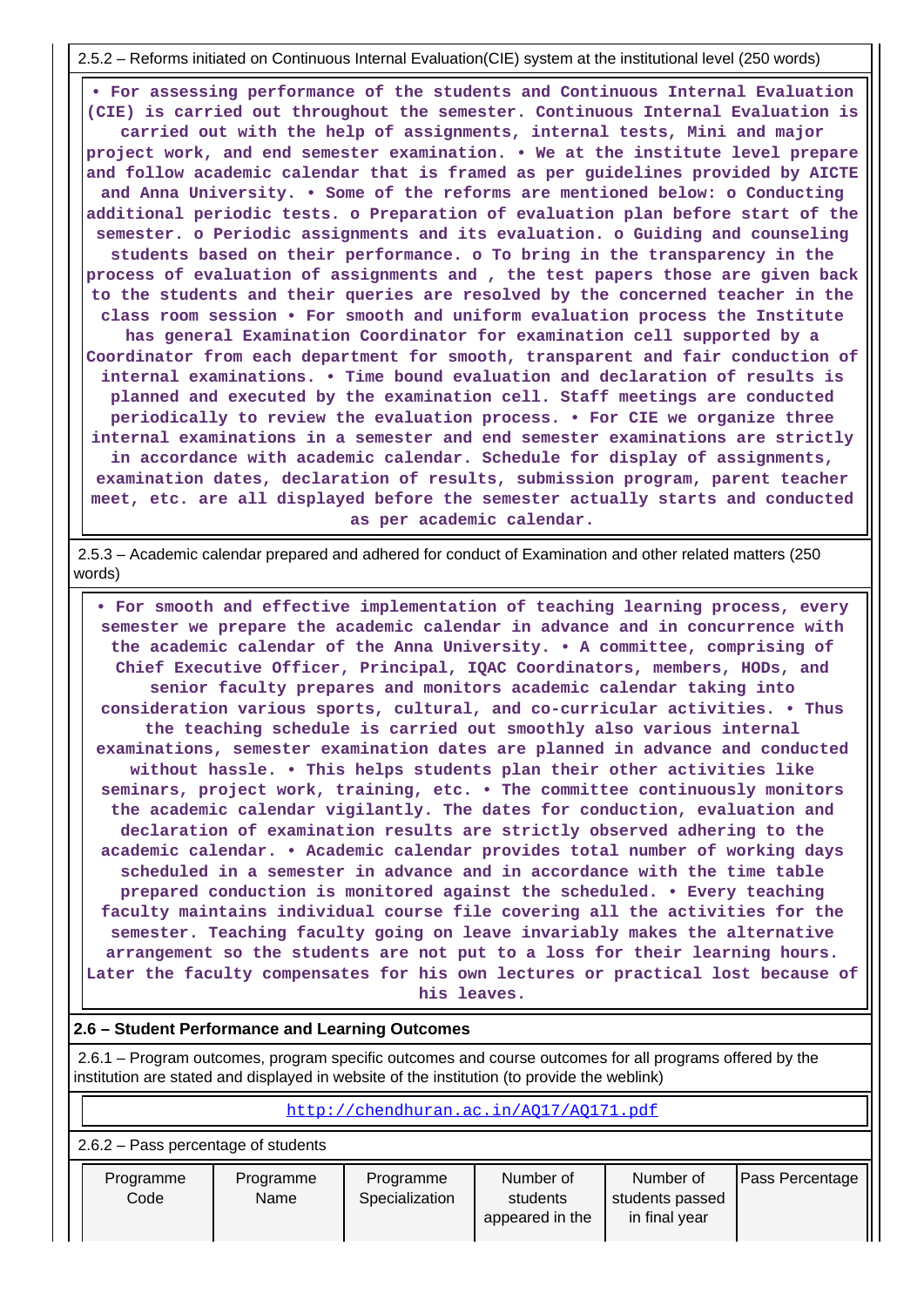|                                                                                                                                                                           |                        |  |                                        | final year<br>examination |      | examination                                                                  |                                    |  |  |  |
|---------------------------------------------------------------------------------------------------------------------------------------------------------------------------|------------------------|--|----------------------------------------|---------------------------|------|------------------------------------------------------------------------------|------------------------------------|--|--|--|
| 103                                                                                                                                                                       | BE                     |  | <b>CIVIL</b>                           | 56                        |      | 20                                                                           | 35.71                              |  |  |  |
|                                                                                                                                                                           |                        |  |                                        | View File                 |      |                                                                              |                                    |  |  |  |
| 2.7 - Student Satisfaction Survey                                                                                                                                         |                        |  |                                        |                           |      |                                                                              |                                    |  |  |  |
| 2.7.1 - Student Satisfaction Survey (SSS) on overall institutional performance (Institution may design the<br>questionnaire) (results and details be provided as weblink) |                        |  |                                        |                           |      |                                                                              |                                    |  |  |  |
|                                                                                                                                                                           |                        |  | http://chendhuran.ac.in/A017/A0172.pdf |                           |      |                                                                              |                                    |  |  |  |
| <b>CRITERION III - RESEARCH, INNOVATIONS AND EXTENSION</b>                                                                                                                |                        |  |                                        |                           |      |                                                                              |                                    |  |  |  |
| 3.1 - Resource Mobilization for Research                                                                                                                                  |                        |  |                                        |                           |      |                                                                              |                                    |  |  |  |
| 3.1.1 - Research funds sanctioned and received from various agencies, industry and other organisations                                                                    |                        |  |                                        |                           |      |                                                                              |                                    |  |  |  |
| Nature of the Project                                                                                                                                                     | Duration               |  | Name of the funding<br>agency          |                           |      | Total grant<br>sanctioned                                                    | Amount received<br>during the year |  |  |  |
| <b>Nill</b>                                                                                                                                                               | $\mathbf 0$            |  |                                        | <b>NIL</b>                |      | 0                                                                            | $\mathbf 0$                        |  |  |  |
|                                                                                                                                                                           |                        |  |                                        | No file uploaded.         |      |                                                                              |                                    |  |  |  |
| 3.2 - Innovation Ecosystem                                                                                                                                                |                        |  |                                        |                           |      |                                                                              |                                    |  |  |  |
| 3.2.1 - Workshops/Seminars Conducted on Intellectual Property Rights (IPR) and Industry-Academia Innovative<br>practices during the year                                  |                        |  |                                        |                           |      |                                                                              |                                    |  |  |  |
| Title of workshop/seminar                                                                                                                                                 | Name of the Dept.      |  |                                        |                           | Date |                                                                              |                                    |  |  |  |
| <b>NIL</b><br><b>NIL</b>                                                                                                                                                  |                        |  |                                        |                           |      |                                                                              |                                    |  |  |  |
| 3.2.2 - Awards for Innovation won by Institution/Teachers/Research scholars/Students during the year                                                                      |                        |  |                                        |                           |      |                                                                              |                                    |  |  |  |
|                                                                                                                                                                           |                        |  |                                        |                           |      |                                                                              |                                    |  |  |  |
| Title of the innovation                                                                                                                                                   | Name of Awardee        |  | Awarding Agency                        |                           |      | Date of award                                                                | Category                           |  |  |  |
| <b>NIL</b>                                                                                                                                                                | <b>NIL</b>             |  |                                        | <b>NIL</b>                |      | Nill                                                                         | <b>NIL</b>                         |  |  |  |
|                                                                                                                                                                           |                        |  |                                        | No file uploaded.         |      |                                                                              |                                    |  |  |  |
| 3.2.3 - No. of Incubation centre created, start-ups incubated on campus during the year                                                                                   |                        |  |                                        |                           |      |                                                                              |                                    |  |  |  |
| Incubation<br>Center                                                                                                                                                      | Name                   |  | Sponsered By                           | Name of the<br>Start-up   |      | Nature of Start-<br>up                                                       | Date of<br>Commencement            |  |  |  |
| Chendhuran<br>College of<br>Engg Tech                                                                                                                                     | Value<br>added course  |  | Vingyan                                | Advanced<br>PCB design    |      | Learn<br>about PCB<br>Design,<br>Schematics<br>Design<br>rules, Stack<br>up. | 07/01/2017                         |  |  |  |
|                                                                                                                                                                           |                        |  |                                        | View File                 |      |                                                                              |                                    |  |  |  |
| 3.3 - Research Publications and Awards                                                                                                                                    |                        |  |                                        |                           |      |                                                                              |                                    |  |  |  |
| 3.3.1 - Incentive to the teachers who receive recognition/awards                                                                                                          |                        |  |                                        |                           |      |                                                                              |                                    |  |  |  |
| <b>State</b>                                                                                                                                                              |                        |  | National                               |                           |      |                                                                              | International                      |  |  |  |
| 0                                                                                                                                                                         |                        |  | 0                                      |                           |      |                                                                              | 0                                  |  |  |  |
| 3.3.2 - Ph. Ds awarded during the year (applicable for PG College, Research Center)                                                                                       |                        |  |                                        |                           |      |                                                                              |                                    |  |  |  |
|                                                                                                                                                                           | Name of the Department |  |                                        |                           |      | Number of PhD's Awarded                                                      |                                    |  |  |  |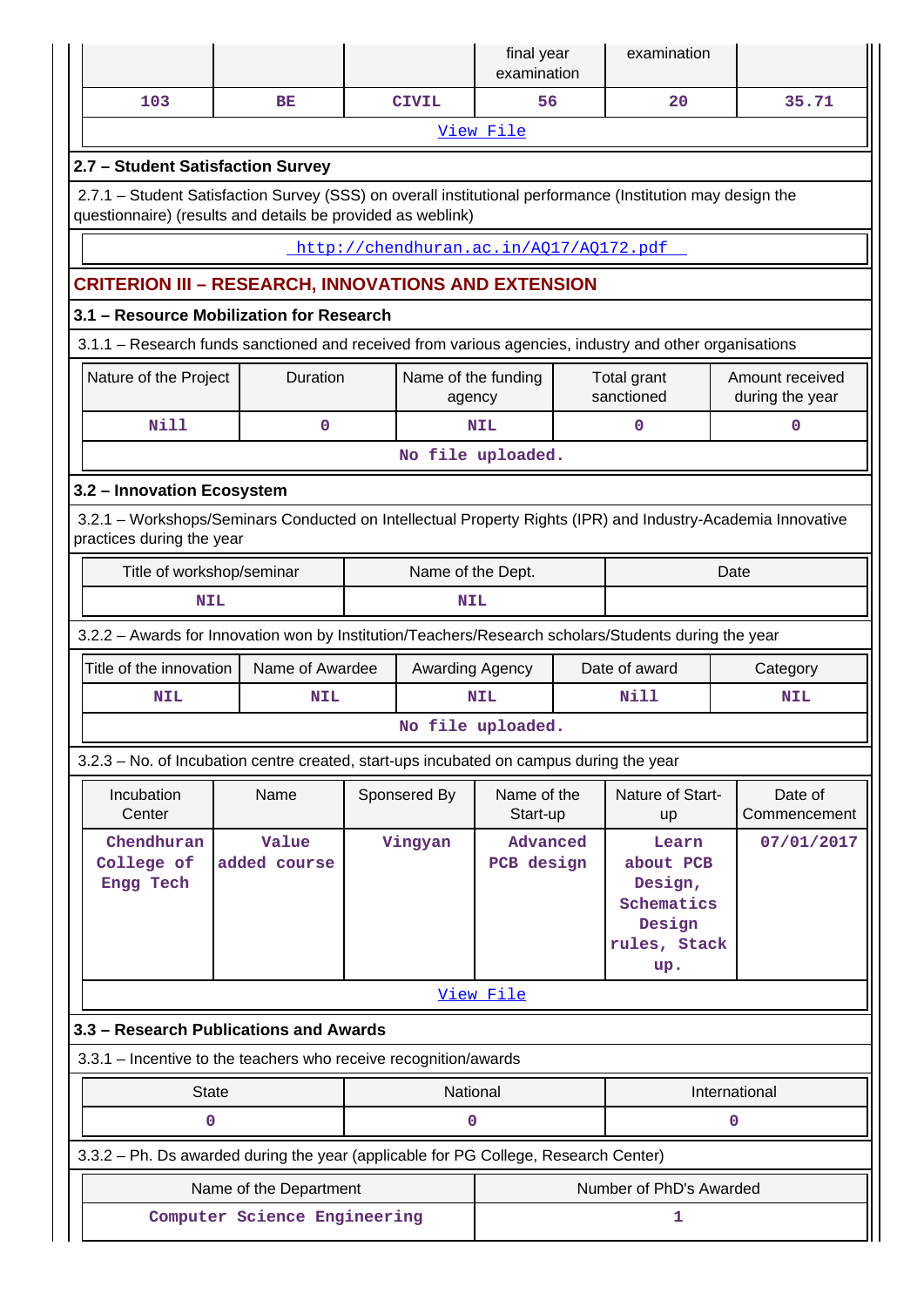|                                                                                                                                                                       |                                                                                                                      |            | Mechanical Engineering                                                    |                         |                        |                       |                                                                    | 1                                                                          |                                                                            |                                                                    |
|-----------------------------------------------------------------------------------------------------------------------------------------------------------------------|----------------------------------------------------------------------------------------------------------------------|------------|---------------------------------------------------------------------------|-------------------------|------------------------|-----------------------|--------------------------------------------------------------------|----------------------------------------------------------------------------|----------------------------------------------------------------------------|--------------------------------------------------------------------|
| 3.3.3 - Research Publications in the Journals notified on UGC website during the year                                                                                 |                                                                                                                      |            |                                                                           |                         |                        |                       |                                                                    |                                                                            |                                                                            |                                                                    |
| <b>Type</b>                                                                                                                                                           |                                                                                                                      |            | Department                                                                |                         |                        |                       | Number of Publication                                              |                                                                            |                                                                            | Average Impact Factor (if<br>any)                                  |
| International                                                                                                                                                         |                                                                                                                      |            | Computer Science<br>and Engineering                                       |                         |                        |                       | $\mathbf{1}$                                                       |                                                                            |                                                                            | 6.57                                                               |
|                                                                                                                                                                       |                                                                                                                      |            |                                                                           |                         | View File              |                       |                                                                    |                                                                            |                                                                            |                                                                    |
| 3.3.4 - Books and Chapters in edited Volumes / Books published, and papers in National/International Conference<br>Proceedings per Teacher during the year            |                                                                                                                      |            |                                                                           |                         |                        |                       |                                                                    |                                                                            |                                                                            |                                                                    |
|                                                                                                                                                                       | Department                                                                                                           |            |                                                                           |                         |                        |                       |                                                                    | Number of Publication                                                      |                                                                            |                                                                    |
|                                                                                                                                                                       |                                                                                                                      | <b>NIL</b> |                                                                           |                         |                        |                       |                                                                    | 0                                                                          |                                                                            |                                                                    |
|                                                                                                                                                                       |                                                                                                                      |            |                                                                           |                         | No file uploaded.      |                       |                                                                    |                                                                            |                                                                            |                                                                    |
| 3.3.5 - Bibliometrics of the publications during the last Academic year based on average citation index in Scopus/<br>Web of Science or PubMed/ Indian Citation Index |                                                                                                                      |            |                                                                           |                         |                        |                       |                                                                    |                                                                            |                                                                            |                                                                    |
| Title of the<br>Paper                                                                                                                                                 | Name of<br>Title of journal<br>Author                                                                                |            |                                                                           | Year of<br>publication  |                        | <b>Citation Index</b> | Institutional<br>affiliation as<br>mentioned in<br>the publication |                                                                            | Number of<br>citations<br>excluding self<br>citation                       |                                                                    |
| <b>Effect</b><br>of FDM<br>process<br>parameters<br>on<br>vibraion<br>properties<br>of PET-G<br>and ABS<br>plasticsD                                                  | Dr.k.Gan<br>esh Babu                                                                                                 |            | ional<br>journal on<br>mechanical<br>and<br>production<br>engineerin<br>g | 2017<br><b>Internat</b> |                        |                       | $\overline{2}$                                                     | bharath<br>institute<br>of enginee<br>ring and t<br>echnology,<br>hydrabad |                                                                            | $\mathbf 0$                                                        |
|                                                                                                                                                                       |                                                                                                                      |            |                                                                           |                         | View File              |                       |                                                                    |                                                                            |                                                                            |                                                                    |
| 3.3.6 - h-Index of the Institutional Publications during the year. (based on Scopus/ Web of science)                                                                  |                                                                                                                      |            |                                                                           |                         |                        |                       |                                                                    |                                                                            |                                                                            |                                                                    |
| Title of the<br>Paper                                                                                                                                                 | Name of<br>Author                                                                                                    |            | Title of journal                                                          |                         | Year of<br>publication |                       | h-index                                                            | Number of<br>citations<br>excluding self<br>citation                       |                                                                            | Institutional<br>affiliation as<br>mentioned in<br>the publication |
| <b>Effect</b><br>of FDM<br>Process<br>Parameters<br>On<br>Vibration<br>Properties<br>Of PET-G<br>and ABS<br>Plastics                                                  | Dr. K.Ga<br><b>Internat</b><br>ional<br>neshbabu<br>Journal on<br>Mechanical<br>and<br>Production<br>Engineerin<br>g |            |                                                                           | 2017                    |                        | $\mathbf 0$           | $\mathbf 0$                                                        |                                                                            | Bharath<br>Institute<br>of Enginee<br>ring and<br>Technology<br>- Hydrabad |                                                                    |
|                                                                                                                                                                       |                                                                                                                      |            |                                                                           |                         | View File              |                       |                                                                    |                                                                            |                                                                            |                                                                    |
| 3.3.7 - Faculty participation in Seminars/Conferences and Symposia during the year:                                                                                   |                                                                                                                      |            |                                                                           |                         |                        |                       |                                                                    |                                                                            |                                                                            |                                                                    |
| Number of Faculty                                                                                                                                                     |                                                                                                                      |            | International                                                             |                         | National               |                       | <b>State</b>                                                       |                                                                            |                                                                            | Local                                                              |
| Attended/Semi                                                                                                                                                         |                                                                                                                      |            | 0                                                                         |                         | 0                      |                       | 1                                                                  |                                                                            |                                                                            | $\mathbf 0$                                                        |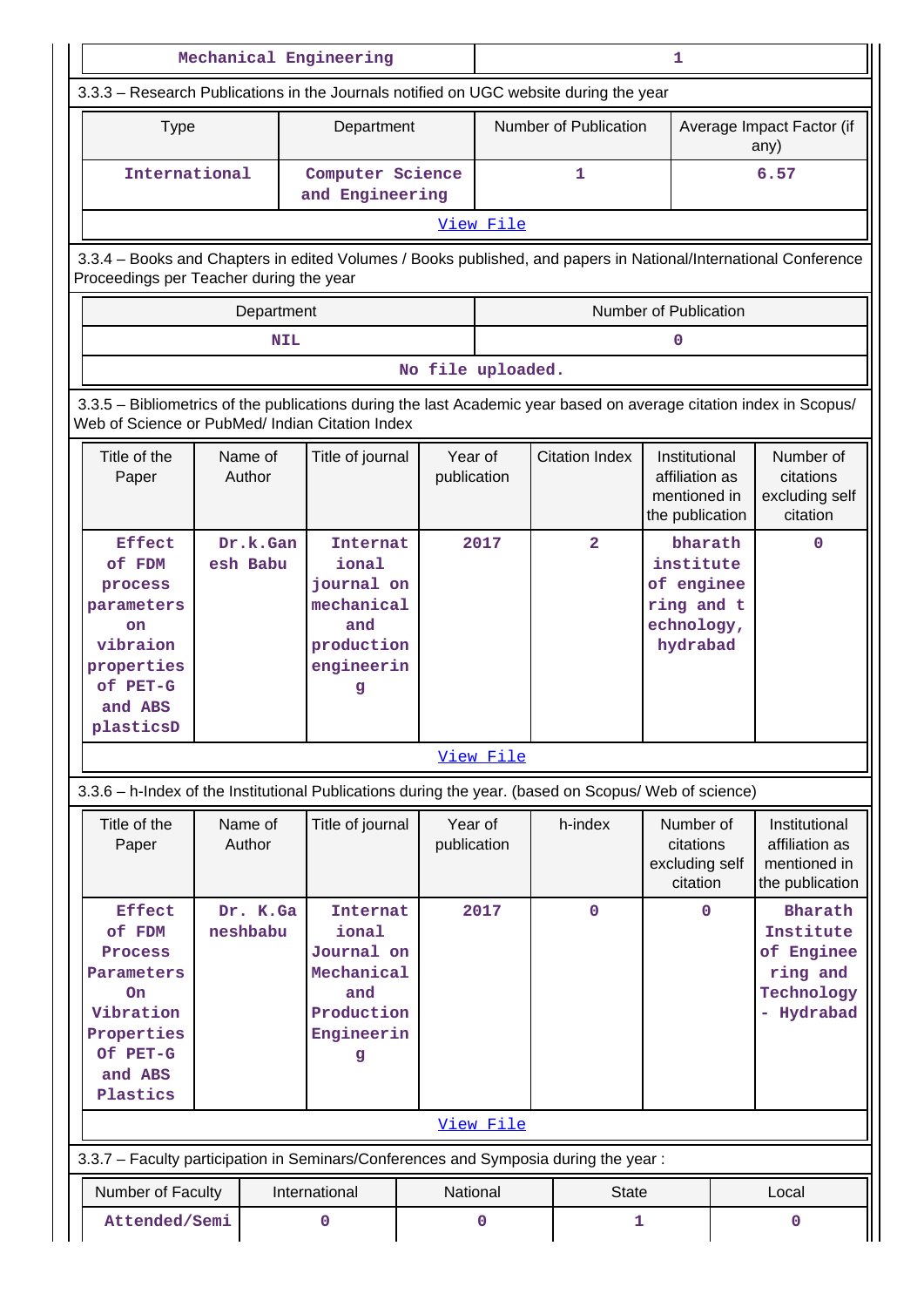[View File](https://assessmentonline.naac.gov.in/public/Postacc/Faculty_participation/17403_Faculty_participation_1641373098.xlsx)

# **3.4 – Extension Activities**

 3.4.1 – Number of extension and outreach programmes conducted in collaboration with industry, community and Non- Government Organisations through NSS/NCC/Red cross/Youth Red Cross (YRC) etc., during the year

| Title of the activities                   | Organising unit/agency/<br>collaborating agency                        | Number of teachers<br>participated in such<br>activities | Number of students<br>participated in such<br>activities |  |  |  |  |  |
|-------------------------------------------|------------------------------------------------------------------------|----------------------------------------------------------|----------------------------------------------------------|--|--|--|--|--|
| Carrier Guidance<br><b>Awareness Camp</b> | Rotaract Club of<br>Chendhuran College<br>of Engineering<br>Technology |                                                          | 180                                                      |  |  |  |  |  |
| View File                                 |                                                                        |                                                          |                                                          |  |  |  |  |  |

 3.4.2 – Awards and recognition received for extension activities from Government and other recognized bodies during the year

| Name of the activity | Award/Recognition | <b>Awarding Bodies</b> | Number of students<br><b>Benefited</b> |  |  |  |  |
|----------------------|-------------------|------------------------|----------------------------------------|--|--|--|--|
| <b>NIL</b>           | <b>NIL</b>        | NIL                    |                                        |  |  |  |  |
| No file uploaded.    |                   |                        |                                        |  |  |  |  |

 3.4.3 – Students participating in extension activities with Government Organisations, Non-Government Organisations and programmes such as Swachh Bharat, Aids Awareness, Gender Issue, etc. during the year

| Name of the scheme                    | Organising unit/Agen<br>cy/collaborating<br>agency                                   | Name of the activity     | Number of teachers<br>participated in such<br>activites | Number of students<br>participated in such<br>activites |
|---------------------------------------|--------------------------------------------------------------------------------------|--------------------------|---------------------------------------------------------|---------------------------------------------------------|
| $Non-$<br>Government<br>Organizations | Photography<br>$Club -$<br>Chendhuran<br>College of<br>Engineering and<br>Technology | Life through<br>the Lens |                                                         | 10                                                      |

[View File](https://assessmentonline.naac.gov.in/public/Postacc/Students_in_extension/17403_Students_in_extension_1640971464.xls)

# **3.5 – Collaborations**

3.5.1 – Number of Collaborative activities for research, faculty exchange, student exchange during the year

| Nature of activity                           | Participant | Source of financial support                               | Duration |
|----------------------------------------------|-------------|-----------------------------------------------------------|----------|
| Quality System in<br><b>Higher Education</b> |             | Chendhuran<br>College of<br>Engineering and<br>Technology |          |
|                                              |             | View File                                                 |          |

 3.5.2 – Linkages with institutions/industries for internship, on-the- job training, project work, sharing of research facilities etc. during the year

| Nature of linkage | Title of the<br>linkage | Name of the<br>partnering<br>institution/<br>industry<br>/research lab | <b>Duration From</b> | Duration To | Participant |
|-------------------|-------------------------|------------------------------------------------------------------------|----------------------|-------------|-------------|
|                   |                         | with contact                                                           |                      |             |             |
|                   |                         | details                                                                |                      |             |             |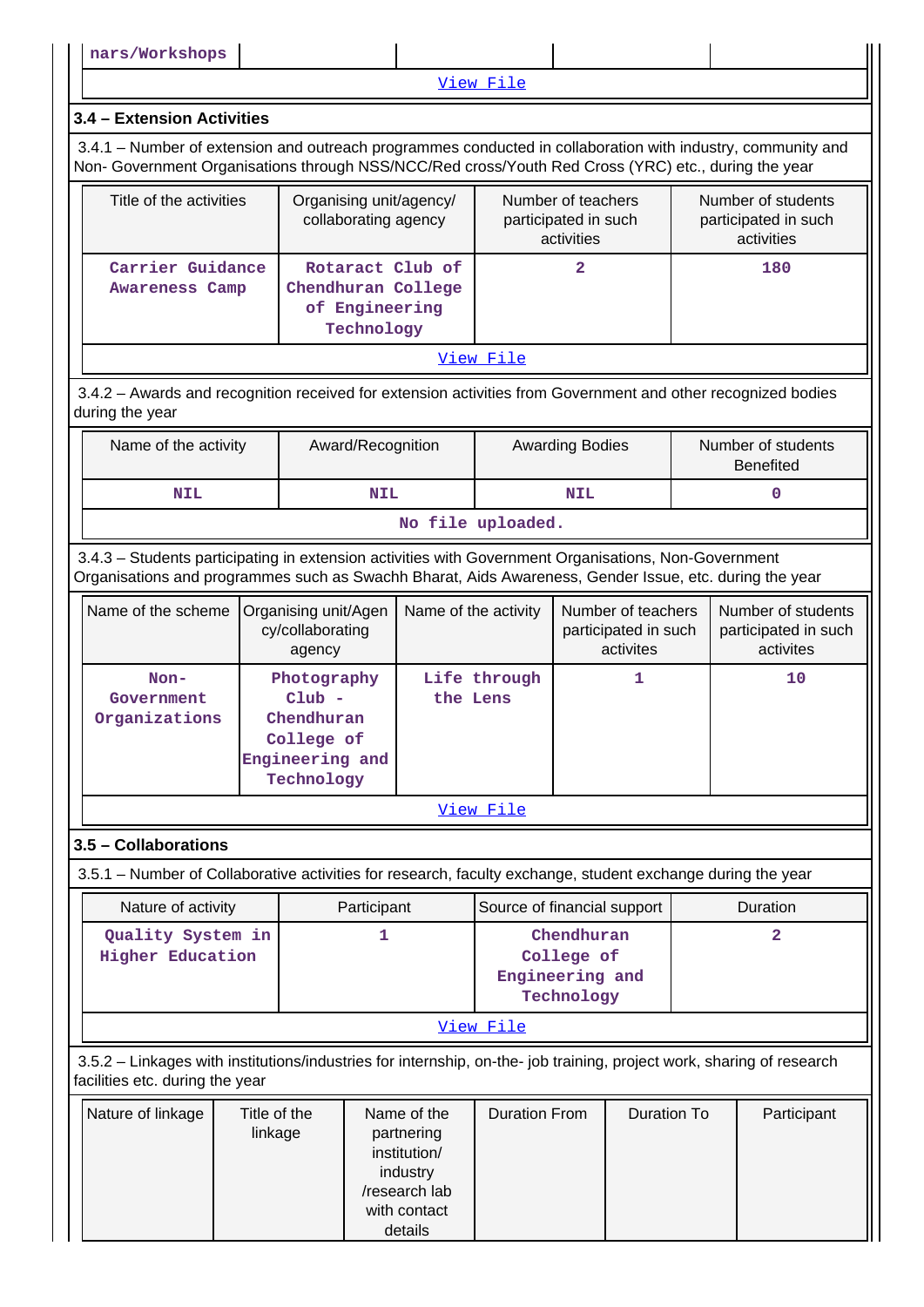| Project<br>work                                                                                                                                                                                                                                         | work              | Project                     | Fenerve<br>Construction<br>-Thiruppathu<br>r. |                   |                                | 04/08/2016                               |  | 08/08/2016                                                | 12                                             |  |  |
|---------------------------------------------------------------------------------------------------------------------------------------------------------------------------------------------------------------------------------------------------------|-------------------|-----------------------------|-----------------------------------------------|-------------------|--------------------------------|------------------------------------------|--|-----------------------------------------------------------|------------------------------------------------|--|--|
|                                                                                                                                                                                                                                                         |                   |                             |                                               |                   | View File                      |                                          |  |                                                           |                                                |  |  |
| 3.5.3 - MoUs signed with institutions of national, international importance, other universities, industries, corporate<br>houses etc. during the year                                                                                                   |                   |                             |                                               |                   |                                |                                          |  |                                                           |                                                |  |  |
| Organisation                                                                                                                                                                                                                                            |                   |                             | Date of MoU signed                            |                   |                                | Purpose/Activities                       |  | Number of<br>students/teachers<br>participated under MoUs |                                                |  |  |
| <b>NIL</b>                                                                                                                                                                                                                                              |                   |                             | <b>Nill</b>                                   |                   | <b>NIL</b>                     |                                          |  | $\mathbf 0$                                               |                                                |  |  |
|                                                                                                                                                                                                                                                         |                   |                             |                                               |                   | View File                      |                                          |  |                                                           |                                                |  |  |
| <b>CRITERION IV - INFRASTRUCTURE AND LEARNING RESOURCES</b>                                                                                                                                                                                             |                   |                             |                                               |                   |                                |                                          |  |                                                           |                                                |  |  |
| 4.1 - Physical Facilities                                                                                                                                                                                                                               |                   |                             |                                               |                   |                                |                                          |  |                                                           |                                                |  |  |
| 4.1.1 - Budget allocation, excluding salary for infrastructure augmentation during the year                                                                                                                                                             |                   |                             |                                               |                   |                                |                                          |  |                                                           |                                                |  |  |
| Budget allocated for infrastructure augmentation<br>297                                                                                                                                                                                                 |                   |                             |                                               |                   |                                |                                          |  |                                                           | Budget utilized for infrastructure development |  |  |
|                                                                                                                                                                                                                                                         |                   |                             |                                               |                   |                                |                                          |  | 292                                                       |                                                |  |  |
| 4.1.2 - Details of augmentation in infrastructure facilities during the year                                                                                                                                                                            |                   |                             |                                               |                   |                                |                                          |  |                                                           |                                                |  |  |
|                                                                                                                                                                                                                                                         | <b>Facilities</b> |                             |                                               |                   | <b>Existing or Newly Added</b> |                                          |  |                                                           |                                                |  |  |
|                                                                                                                                                                                                                                                         |                   | Campus Area                 |                                               |                   | Existing<br>Existing           |                                          |  |                                                           |                                                |  |  |
|                                                                                                                                                                                                                                                         |                   | Class rooms<br>Laboratories |                                               |                   | Existing                       |                                          |  |                                                           |                                                |  |  |
|                                                                                                                                                                                                                                                         |                   | Seminar Halls               |                                               |                   | Existing                       |                                          |  |                                                           |                                                |  |  |
|                                                                                                                                                                                                                                                         |                   |                             | Classrooms with LCD facilities                |                   | Existing                       |                                          |  |                                                           |                                                |  |  |
| Seminar halls with ICT facilities                                                                                                                                                                                                                       |                   |                             |                                               |                   | Existing                       |                                          |  |                                                           |                                                |  |  |
|                                                                                                                                                                                                                                                         |                   |                             |                                               | No file uploaded. |                                |                                          |  |                                                           |                                                |  |  |
| 4.2 - Library as a Learning Resource                                                                                                                                                                                                                    |                   |                             |                                               |                   |                                |                                          |  |                                                           |                                                |  |  |
| 4.2.1 - Library is automated {Integrated Library Management System (ILMS)}                                                                                                                                                                              |                   |                             |                                               |                   |                                |                                          |  |                                                           |                                                |  |  |
| Name of the ILMS<br>software                                                                                                                                                                                                                            |                   |                             | Nature of automation (fully<br>or patially)   |                   |                                | Version                                  |  |                                                           | Year of automation                             |  |  |
| Modern Library                                                                                                                                                                                                                                          |                   |                             | Fully                                         |                   |                                | NA                                       |  |                                                           | 2009                                           |  |  |
| 4.2.2 - Library Services                                                                                                                                                                                                                                |                   |                             |                                               |                   |                                |                                          |  |                                                           |                                                |  |  |
| Library<br>Service Type                                                                                                                                                                                                                                 |                   | Existing                    |                                               |                   |                                | Newly Added                              |  |                                                           | Total                                          |  |  |
| Text<br><b>Books</b>                                                                                                                                                                                                                                    | 22112             |                             | 7717337                                       |                   | 2897                           | 700615                                   |  | 25009                                                     | 8417952                                        |  |  |
|                                                                                                                                                                                                                                                         |                   |                             |                                               |                   | View File                      |                                          |  |                                                           |                                                |  |  |
| 4.2.3 - E-content developed by teachers such as: e-PG- Pathshala, CEC (under e-PG- Pathshala CEC (Under<br>Graduate) SWAYAM other MOOCs platform NPTEL/NMEICT/any other Government initiatives & institutional<br>(Learning Management System (LMS) etc |                   |                             |                                               |                   |                                |                                          |  |                                                           |                                                |  |  |
| Name of the Teacher                                                                                                                                                                                                                                     |                   |                             | Name of the Module                            |                   |                                | Platform on which module<br>is developed |  |                                                           | Date of launching e-<br>content                |  |  |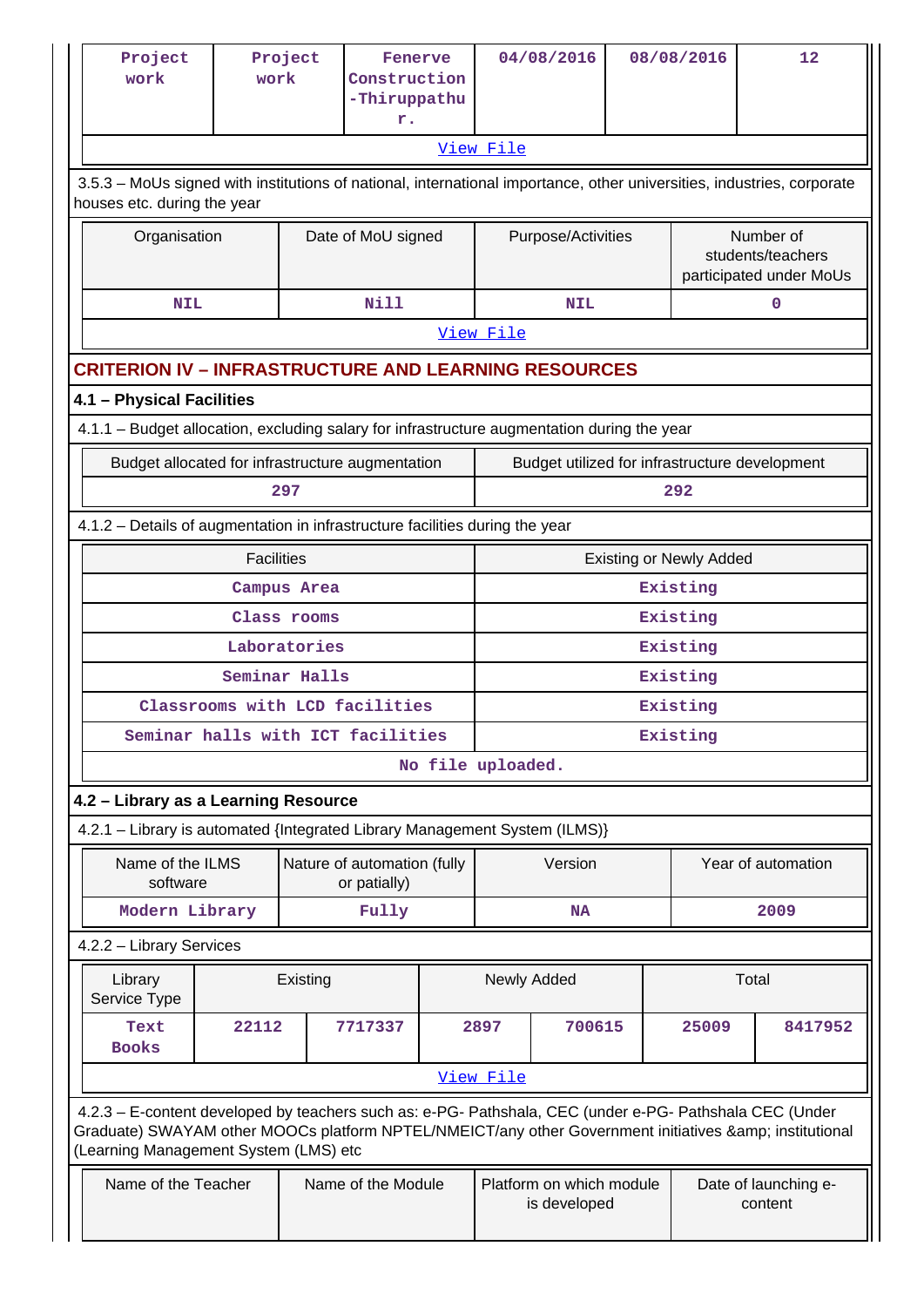| 0                                                                                                                                               |                                           |                 | <b>NIL</b>                                                       | <b>Nill</b><br><b>NIL</b>  |                                        |                                           |                 |                                                                                                                                                                                                                                                                                                                              |               |
|-------------------------------------------------------------------------------------------------------------------------------------------------|-------------------------------------------|-----------------|------------------------------------------------------------------|----------------------------|----------------------------------------|-------------------------------------------|-----------------|------------------------------------------------------------------------------------------------------------------------------------------------------------------------------------------------------------------------------------------------------------------------------------------------------------------------------|---------------|
|                                                                                                                                                 |                                           |                 |                                                                  |                            | No file uploaded.                      |                                           |                 |                                                                                                                                                                                                                                                                                                                              |               |
| 4.3 - IT Infrastructure                                                                                                                         |                                           |                 |                                                                  |                            |                                        |                                           |                 |                                                                                                                                                                                                                                                                                                                              |               |
| 4.3.1 - Technology Upgradation (overall)                                                                                                        |                                           |                 |                                                                  |                            |                                        |                                           |                 |                                                                                                                                                                                                                                                                                                                              |               |
| <b>Type</b>                                                                                                                                     | <b>Total Co</b><br>mputers                | Computer<br>Lab | Internet                                                         | <b>Browsing</b><br>centers | Computer<br>Centers                    | Office                                    | Departme<br>nts | Available<br><b>Bandwidt</b><br>h (MBPS/<br>GBPS)                                                                                                                                                                                                                                                                            | <b>Others</b> |
| Existin<br>g                                                                                                                                    | 281                                       | 240             | 281                                                              | 10                         | $\Omega$                               | 15                                        | 16              | 50                                                                                                                                                                                                                                                                                                                           | $\mathbf 0$   |
| Added                                                                                                                                           | $\mathbf 0$                               | $\mathbf 0$     | $\mathbf 0$                                                      | $\mathbf{0}$               | $\mathbf 0$                            | $\mathbf 0$                               | $\mathbf 0$     | $\mathbf 0$                                                                                                                                                                                                                                                                                                                  | $\mathbf 0$   |
| Total                                                                                                                                           | 281                                       | 240             | 281                                                              | 10                         | $\mathbf 0$                            | 15                                        | 16              | 50                                                                                                                                                                                                                                                                                                                           | $\mathbf 0$   |
| 4.3.2 - Bandwidth available of internet connection in the Institution (Leased line)                                                             |                                           |                 |                                                                  |                            |                                        |                                           |                 |                                                                                                                                                                                                                                                                                                                              |               |
|                                                                                                                                                 |                                           |                 |                                                                  |                            | 50 MBPS/ GBPS                          |                                           |                 |                                                                                                                                                                                                                                                                                                                              |               |
| 4.3.3 - Facility for e-content                                                                                                                  |                                           |                 |                                                                  |                            |                                        |                                           |                 |                                                                                                                                                                                                                                                                                                                              |               |
| Provide the link of the videos and media centre and<br>Name of the e-content development facility<br>recording facility                         |                                           |                 |                                                                  |                            |                                        |                                           |                 |                                                                                                                                                                                                                                                                                                                              |               |
|                                                                                                                                                 |                                           | OSI Model       |                                                                  |                            | http://chendhuran.ac.in/A017/A0173.pdf |                                           |                 |                                                                                                                                                                                                                                                                                                                              |               |
|                                                                                                                                                 | Fibre Optic Communication Link            |                 |                                                                  |                            | http://chendhuran.ac.in/AQ17/AQ173.pdf |                                           |                 |                                                                                                                                                                                                                                                                                                                              |               |
|                                                                                                                                                 |                                           |                 | Testing of Transformer                                           |                            |                                        |                                           |                 | http://chendhuran.ac.in/AQ17/AQ173.pdf                                                                                                                                                                                                                                                                                       |               |
|                                                                                                                                                 |                                           | Valve Timing    |                                                                  |                            |                                        |                                           |                 | http://chendhuran.ac.in/AQ17/AQ173.pdf                                                                                                                                                                                                                                                                                       |               |
|                                                                                                                                                 |                                           |                 | Leveling and its methods                                         |                            |                                        |                                           |                 | http://chendhuran.ac.in/A017/A0173.pdf                                                                                                                                                                                                                                                                                       |               |
| 4.4 - Maintenance of Campus Infrastructure                                                                                                      |                                           |                 |                                                                  |                            |                                        |                                           |                 |                                                                                                                                                                                                                                                                                                                              |               |
| component, during the year                                                                                                                      |                                           |                 |                                                                  |                            |                                        |                                           |                 | 4.4.1 – Expenditure incurred on maintenance of physical facilities and academic support facilities, excluding salary                                                                                                                                                                                                         |               |
|                                                                                                                                                 | Assigned Budget on<br>academic facilities |                 | Expenditure incurred on<br>maintenance of academic<br>facilities |                            |                                        | Assigned budget on<br>physical facilities |                 | Expenditure incurredon<br>maintenance of physical<br>facilites                                                                                                                                                                                                                                                               |               |
|                                                                                                                                                 | 145                                       |                 | 1433779                                                          |                            |                                        | 92                                        |                 | 8963250                                                                                                                                                                                                                                                                                                                      |               |
| library, sports complex, computers, classrooms etc. (maximum 500 words) (information to be available in<br>institutional Website, provide link) |                                           |                 |                                                                  |                            |                                        |                                           |                 | 4.4.2 – Procedures and policies for maintaining and utilizing physical, academic and support facilities - laboratory,                                                                                                                                                                                                        |               |
|                                                                                                                                                 |                                           |                 |                                                                  |                            |                                        |                                           |                 | Computers are available for specific use in some departments. The teachers<br>liberally take help of the ICT resources to enrich their prescribed curriculum<br>with the help of internet. The college has adequate computer facility for its<br>faculty. Faculty members are provided with computers with internet browsing |               |

**facility for preparation of teaching/learning materials in their respective departments. Also Multimedia projectors, OHPs are available within the college for the faculty use. The college also has seminar halls equipped with projectors and are available as and when requested by particular teacher. The college also has a multi media hall. Internet facility and Library is thrown**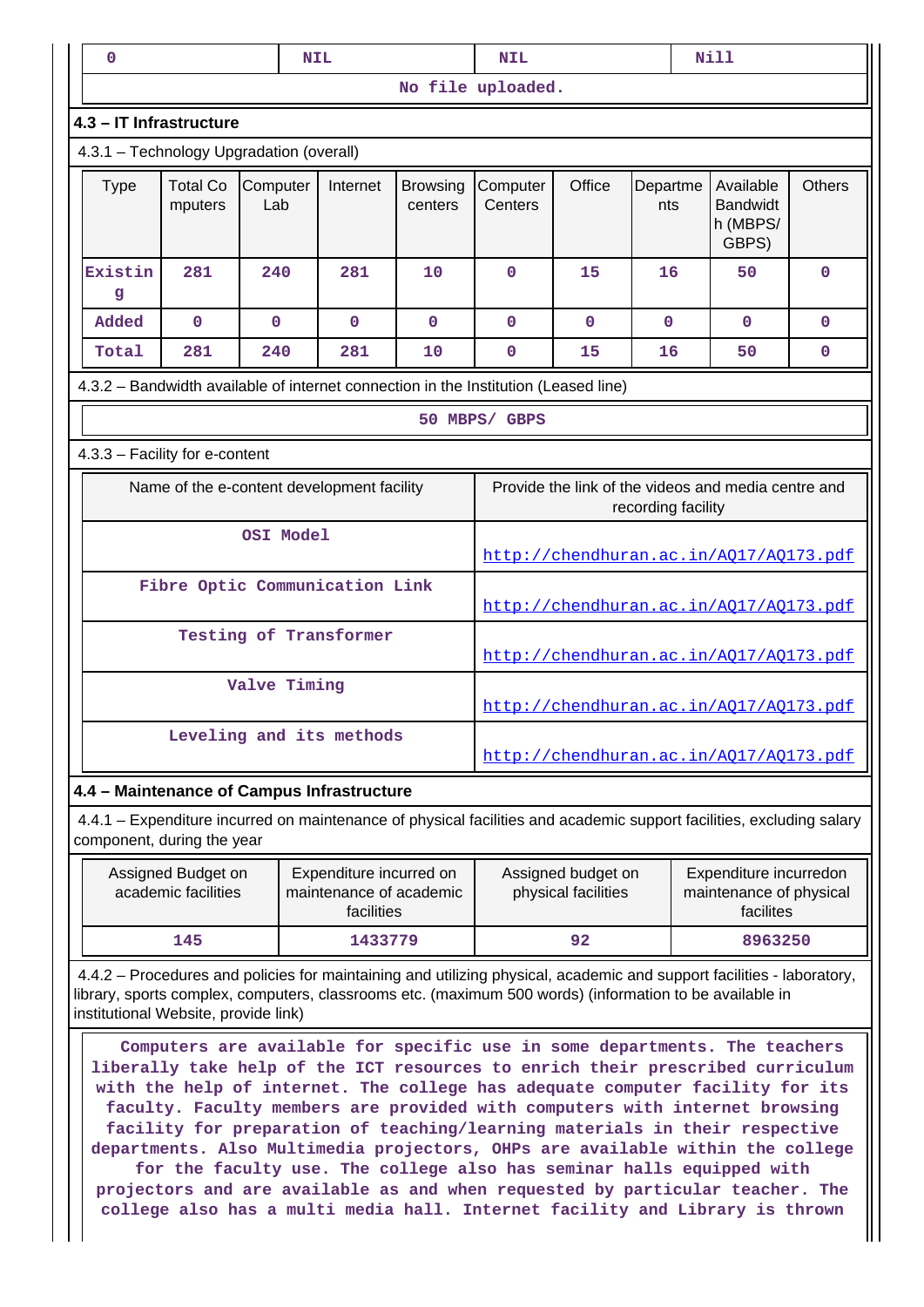**open to faculty members for learning materials. Also the faculty is provided with Audio-Visual aids which facilitate multimedia teaching. The institution has always been placing the students at the centre of the teaching learning process. The vision and the mission of the institution have always been to provide holistic knowledge to its students. Keeping the students? learning at the centre of everything, the college understands that the teachers have to be reoriented from time to time. The times have changed. So has changed the way of imparting the knowledge. Use of technology has become very vital in imparting quality based education. The institution encourages the staff to undergo training on the computer-aided teaching and training. The college also has been conducting week-long sessions, in tune with the orientation courses, for the college faculty on the use of computers. The computer department also organizes training sessions on the use of Internet for learning resources. Well equipped computer Labs, LCD and OHPs are available to the faculty for computer aided teaching. The computer faculty is always available for any need based assistance in the use of ICT. Regular maintenance activities are carried out in both buildings and department laboratories. Annual stock verification is carryout every semester to upgrade the laboratories and facilities. According to the curriculum, the laboratories are updated every semester. Depends upon the manufacturer recommendation, the equipments are serviced at periodic interval to keep the sensitive calibration. As and when required, the institution takes up calibration and other servicing measures for the equipment/instruments through suppliers and service personnel periodically and in some cases through annual maintenance services. The departments maintain the complete records of such services. Necessary precautions are taken depending on the equipment before installing them. • Stock registers and service requests are maintained in corresponding registers. • Water supply provision is made near needed equipments/lab and 24 hour water supply is ensured. • Periodic maintenance and calibration of the equipment from suppliers, is made on demand.**

<http://chendhuran.ac.in/AQ17/AQ174.pdf>

# **CRITERION V – STUDENT SUPPORT AND PROGRESSION**

## **5.1 – Student Support**

5.1.1 – Scholarships and Financial Support

|                                         | Name/Title of the scheme | Number of students | Amount in Rupees |  |
|-----------------------------------------|--------------------------|--------------------|------------------|--|
| Financial Support<br>from institution   | Nill                     | Nill               | Nill             |  |
| Financial Support<br>from Other Sources |                          |                    |                  |  |
| a) National                             | Nill                     | Nill               | Nill             |  |
| b) International                        | Nill                     | Nill               | Nill             |  |
| View File                               |                          |                    |                  |  |

 5.1.2 – Number of capability enhancement and development schemes such as Soft skill development, Remedial coaching, Language lab, Bridge courses, Yoga, Meditation, Personal Counselling and Mentoring etc.,

| Name of the capability<br>enhancement scheme | Date of implemetation | Number of students<br>enrolled | Agencies involved                                               |  |
|----------------------------------------------|-----------------------|--------------------------------|-----------------------------------------------------------------|--|
| Soft skill<br>development                    | 15/03/2017            | 85                             | RR.Ganesan, 7th<br>Sense Academy,<br>Pudukkottai.<br>9443827035 |  |
| View File                                    |                       |                                |                                                                 |  |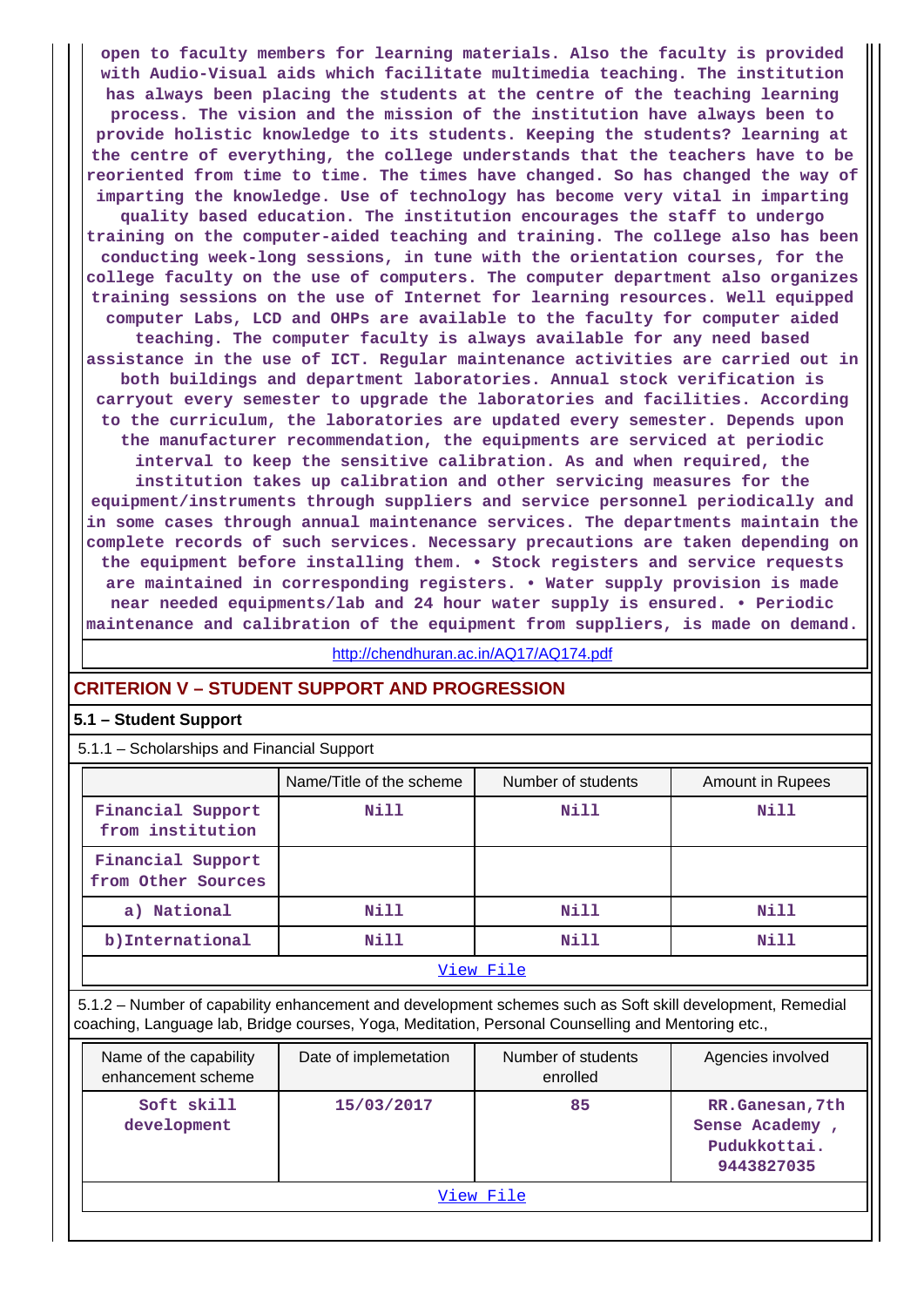5.1.3 – Students benefited by guidance for competitive examinations and career counselling offered by the institution during the year Year | Name of the scheme Number of benefited students for competitive examination Number of benefited students by career counseling activities Number of students who have passedin the comp. exam Number of studentsp placed  **2017 RRB Exam Coaching 30 32 0 0 0**  [View File](https://assessmentonline.naac.gov.in/public/Postacc/Guidance/17403_Guidance_1640972540.xlsx) 5.1.4 – Institutional mechanism for transparency, timely redressal of student grievances, Prevention of sexual harassment and ragging cases during the year Total grievances received | Number of grievances redressed | Avg. number of days for grievance redressal **0** 0 0 0 0 **5.2 – Student Progression** 5.2.1 – Details of campus placement during the year **On campus On campus On campus Deficiency Off campus** Nameof organizations visited Number of students participated Number of stduents placed Nameof organizations visited Number of students participated Number of stduents placed  **sungwoo stamping pvt ltd 72 8 nil 0 0** [View File](https://assessmentonline.naac.gov.in/public/Postacc/Placement/17403_Placement_1640972554.xls) 5.2.2 – Student progression to higher education in percentage during the year Year | Number of students enrolling into higher education Programme graduated from **Depratment** graduated from Name of institution joined Name of programme admitted to  **2017 1 civil civil chendhuran college of engineering and technology structural engineering** [View File](https://assessmentonline.naac.gov.in/public/Postacc/Progression/17403_Progression_1641539966.xlsx) 5.2.3 – Students qualifying in state/ national/ international level examinations during the year (eg:NET/SET/SLET/GATE/GMAT/CAT/GRE/TOFEL/Civil Services/State Government Services) Items **Number of students selected/ qualifying Nill 0 No file uploaded.** 5.2.4 – Sports and cultural activities / competitions organised at the institution level during the year Activity **Activity Level** Level **Number of Participants kho** anna university level 12 [View File](https://assessmentonline.naac.gov.in/public/Postacc/Activities_Organised/17403_Activities_Organised_1640972569.xls)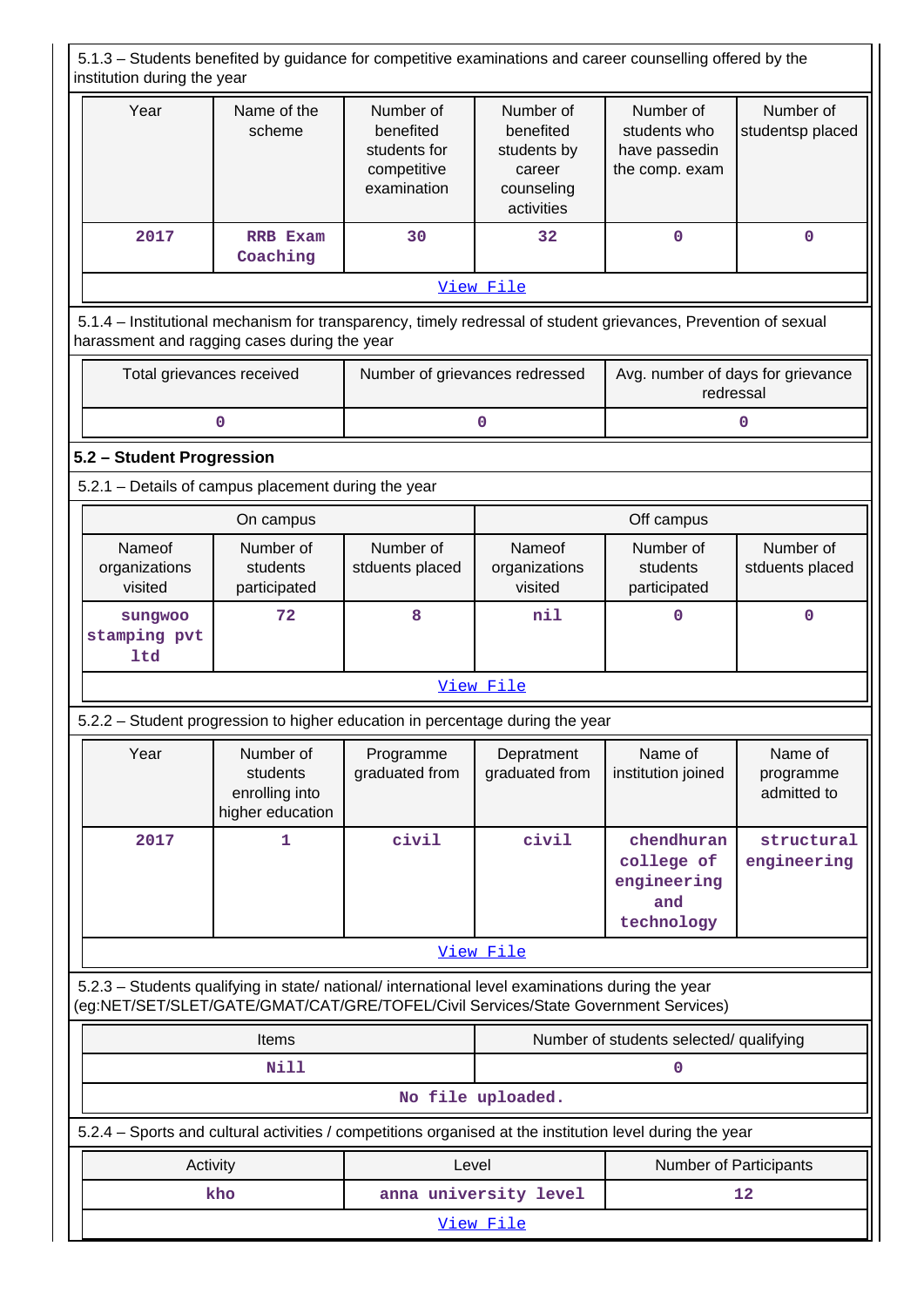# **5.3 – Student Participation and Activities**

 5.3.1 – Number of awards/medals for outstanding performance in sports/cultural activities at national/international level (award for a team event should be counted as one)

| Year              | Name of the<br>award/medal | National/<br>Internaional | Number of<br>awards for<br><b>Sports</b> | Number of<br>awards for<br>Cultural | Student ID<br>number | Name of the<br>student |
|-------------------|----------------------------|---------------------------|------------------------------------------|-------------------------------------|----------------------|------------------------|
| 2017              | nil                        | National                  | Nill                                     | Nill                                | Nill                 | nil                    |
| No file uploaded. |                            |                           |                                          |                                     |                      |                        |

5.3.2 – Activity of Student Council & amp; representation of students on academic & amp; administrative bodies/committees of the institution (maximum 500 words)

 **The management shows keen interest in the creation and enhancement of infrastructure in the Institution for smooth running of all the academic, cocurricular and extracurricular activities and ensures effective teaching learning processes including seminar halls, hostels for boys and girls, establishment of labs and other research facilities, improvement in academic and administrative infrastructure, maintenance of existing buildings, water supply, inter and intra net connectivity etc. Necessary budget is allocated to upgrade and create the required infrastructure. The students are motivated and guided by the staff to equip themselves to participate in various national/international level competitions. • On-duty is provided to the students to participate in co-curricular and extracurricular activities. • The students who win prizes in national and international level events are awarded in the annual day function. • Institution supports the students with registration fee, travelling allowance and dearness allowance to participate in national and international level competitions. • Assessment tests are rescheduled for the benefits of such students. • Special coaching and additional laboratory classes are conducted on holidays to compensate the classes missed by the students due to their participation in such events.**

# **5.4 – Alumni Engagement**

5.4.1 – Whether the institution has registered Alumni Association?

 **No**

5.4.2 – No. of enrolled Alumni:

**170**

5.4.3 – Alumni contribution during the year (in Rupees) :

**0**

5.4.4 – Meetings/activities organized by Alumni Association :

 **on 12.03.2018, the meeting was arranged with alumni and the respective department students for their career growth.**

# **CRITERION VI – GOVERNANCE, LEADERSHIP AND MANAGEMENT**

**6.1 – Institutional Vision and Leadership**

 6.1.1 – Mention two practices of decentralization and participative management during the last year (maximum 500 words)

 **Decentralization Administration and Academic activities are decentralized. It can be specifically stated that, (i) Admission of students for Under Graduate and Post Graduate programmes can be done by the principal. The Principal and**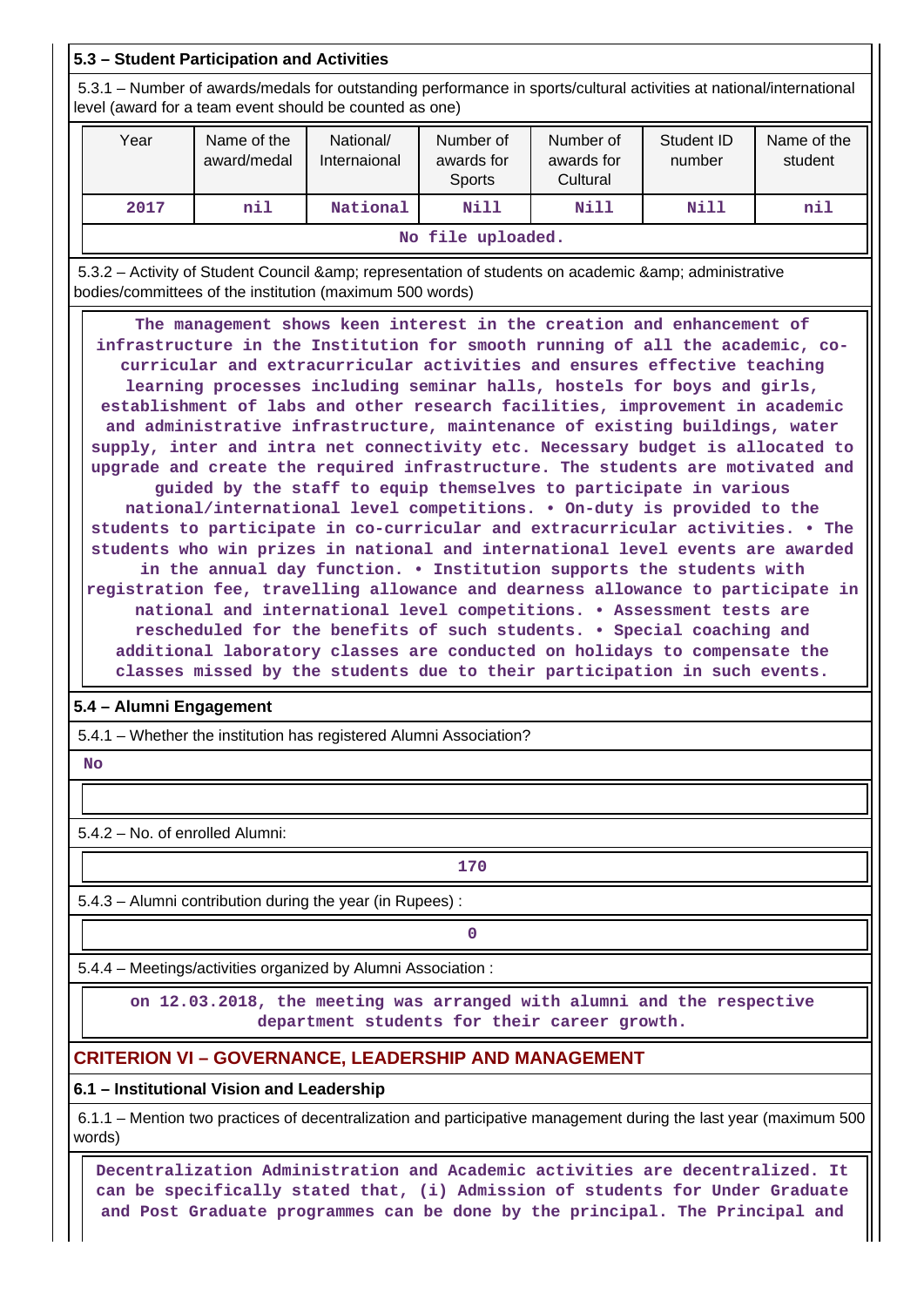**admission team scrutinize the registered application forms with the help of the admission committee and prepare the merit list. The selected candidates are admitted after verification of the original certificates as per the prescribed norms. The Head of the Departments are authorized to purchase the books required for the concerned Departments with individual faculties recommendations based on their subject updates and needs. She / He collects the list of required books and journals in consultation with the colleagues and students and also the list of books prescribed by the parent University. The head of the departments prepare the indent and purchase the books through the librarian. Participative Management Stake holders of the organization are taken into consideration in decision making, analysis of the problems, formulating strategies and implementation of solutions. The views of the teachers, students, alumni, parents and common publics are taken as a whole as aspects considered in decision making and implementation.**

6.1.2 – Does the institution have a Management Information System (MIS)?

# *Yes*

### **6.2 – Strategy Development and Deployment**

6.2.1 – Quality improvement strategies adopted by the institution for each of the following (with in 100 words each):

| <b>Strategy Type</b>   | Details                                                                                                                                                                                                                                                                                                                                                                                                                                                                                                                                                                                                                                                                                                                                                                                                               |
|------------------------|-----------------------------------------------------------------------------------------------------------------------------------------------------------------------------------------------------------------------------------------------------------------------------------------------------------------------------------------------------------------------------------------------------------------------------------------------------------------------------------------------------------------------------------------------------------------------------------------------------------------------------------------------------------------------------------------------------------------------------------------------------------------------------------------------------------------------|
| Curriculum Development | Curriculum Development . This<br>institution is affiliated to Anna<br>University -Chennai. University has the<br>authority to monitor and implement<br>syllabus. Hence it is the moral duty of<br>the institution to take necessary steps<br>to supplement the curriculum with value<br>additions towards the fulfillment of<br>the industry expectations senior<br>faculty from college participate in<br>curriculum design and improvement. .<br>Enriching the curriculum with . Guest<br>Lectures . Seminars . Certified courses<br>• Work shops • Industrial Visits • In-<br>Plant Training . Online Courses                                                                                                                                                                                                      |
| Teaching and Learning  | . The faculty members are assigned<br>subjects before the commencement of the<br>semester and submit the teaching plan<br>and question bank to the Principal<br>through the HOD. . The daily<br>attendance, lectures delivered in<br>classes and practical's conducted in<br>labs were noted in log book by the<br>individual faculties. This is reviewed<br>by the HOD weekly and counter signed by<br>Principal every Fifteen days once. .<br>Class notes are hand written and PPTs<br>maintained based on the curriculum and<br>syllabus. . Use of NPTEL videos for<br>various IITs and NITs handling class in<br>effective manner. . Use of practical<br>working of machines and animations of<br>concepts through videos in digital<br>class room increase the understanding<br>level of students. . Encouraging |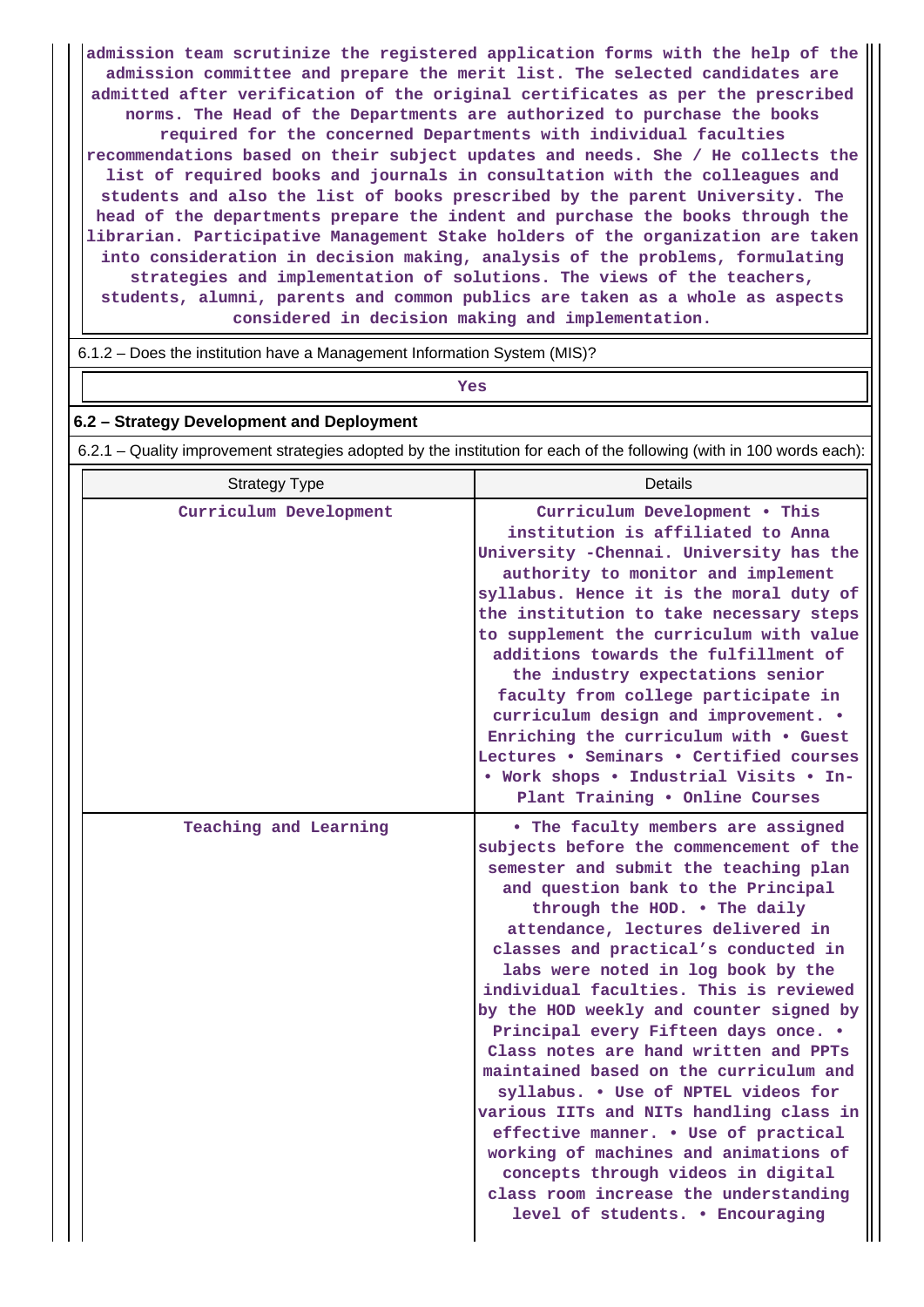|                                                               | students to attend in-plant training,<br>internship, seminars, workshops, paper<br>presentation, technical quiz,<br>departmental events and cultural events<br>conducted by various institutions among<br>the state. . Principal, HOD's and<br>Faculty members meet with students,<br>alumini, employee and parents<br>personally to discuss the progress<br>growth of the students. . Student<br>mentor system wherein over 15 students<br>are counseled by each Faculty<br>effectively. . The effectiveness of the<br>teaching learning process is reviewed<br>regularly in the following ways: •<br>Feedbacks are collected from the<br>students and parents. . Results of<br>assessments test and its analysis. .<br>Results of end semester examination and<br>the feed back analysis. |
|---------------------------------------------------------------|---------------------------------------------------------------------------------------------------------------------------------------------------------------------------------------------------------------------------------------------------------------------------------------------------------------------------------------------------------------------------------------------------------------------------------------------------------------------------------------------------------------------------------------------------------------------------------------------------------------------------------------------------------------------------------------------------------------------------------------------------------------------------------------------|
| Examination and Evaluation                                    | • The examination section conducts<br>three assessment tests for each subject<br>in every semester with necessary time<br>interval. . The portion coverage for<br>first assessment test is two units and<br>next two units for second assessment<br>test and all the five units for third<br>assessment. . Each assessment test<br>questions were prepared by individual<br>subject staffs and checked by<br>corresponding HOD and approved by the<br>Principal individually. . Retest will<br>be conducted those who want to improve<br>their internal mark in each assessment<br>Separate question paper will be taken<br>to conduct retest to improve<br>performance of the student. . During<br>the end of the semester coaching class<br>was conducted.                                |
| Research and Development                                      | • Formulation of research committee.<br>. Allocation of budget for in house R<br>D. • Adequate journals, reference<br>books, internet and lab facilities are<br>made available and specially provided<br>if required for particular project. .<br>Incentives and rewards for<br>publications/ research.                                                                                                                                                                                                                                                                                                                                                                                                                                                                                     |
| Library, ICT and Physical<br>Infrastructure / Instrumentation | • Each department have classroom are<br>operable with ICT to facilitate the<br>teaching and learning process with<br>surveillance cameras. • An exclusive<br>conference hall with a capacity to<br>accommodate 400 persons exists for<br>organizing technical and extra<br>curricular activities. . Library Hour<br>has been included in the regular time-<br>table. . Question Papers of various                                                                                                                                                                                                                                                                                                                                                                                           |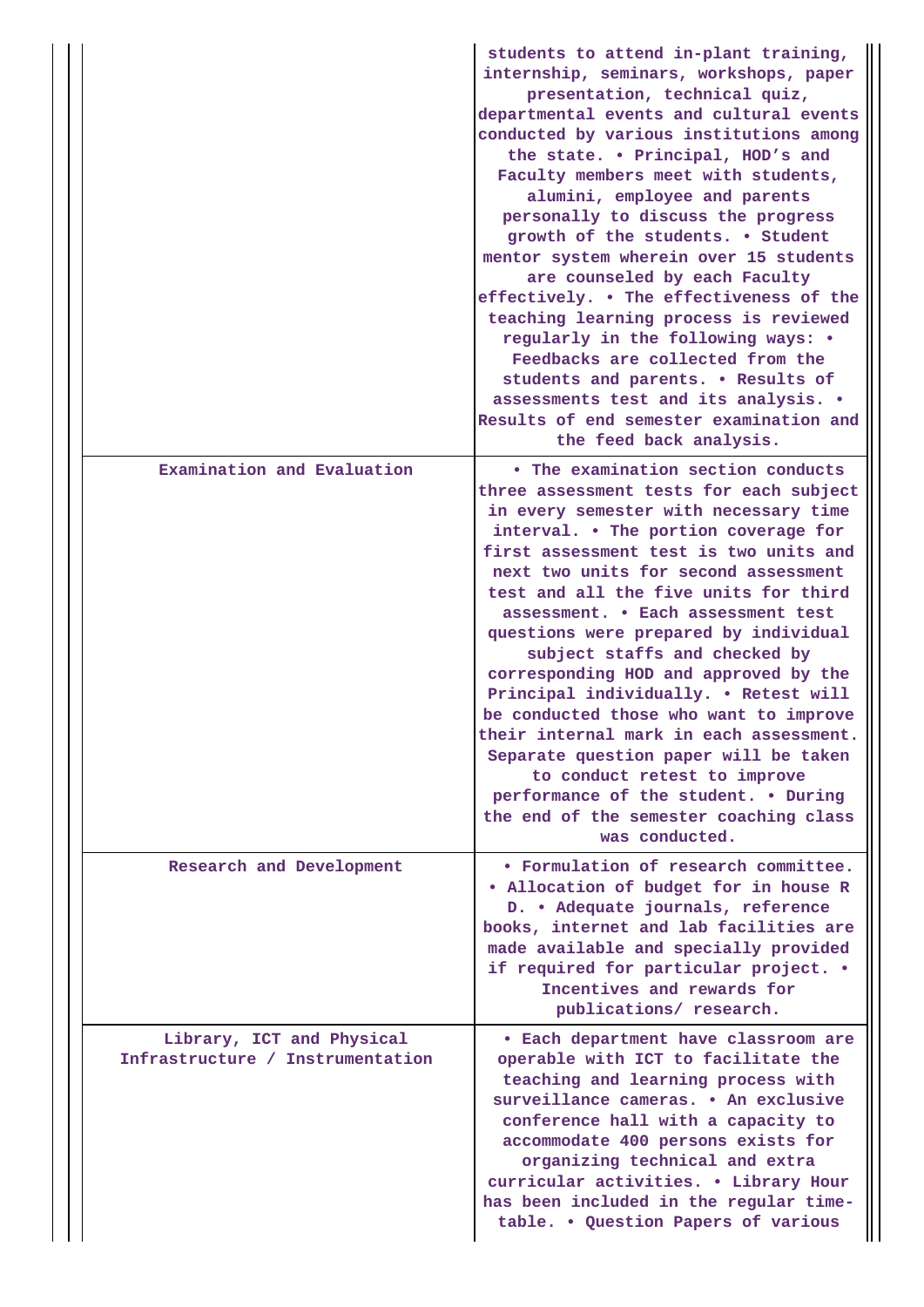|                                      | subjects for UG and PG of past more<br>than five years are available in<br>library for student reference. .<br>Employment details, Employment news<br>papers are available in Library. .<br>General Knowledge, aptitude reading<br>material and hand books are also<br>provided to students for various<br>competitive examinations.                                                                                                                                                                                                                                                                                                                                                                                                                                                                            |
|--------------------------------------|-----------------------------------------------------------------------------------------------------------------------------------------------------------------------------------------------------------------------------------------------------------------------------------------------------------------------------------------------------------------------------------------------------------------------------------------------------------------------------------------------------------------------------------------------------------------------------------------------------------------------------------------------------------------------------------------------------------------------------------------------------------------------------------------------------------------|
| Human Resource Management            | . The college strongly believes that<br>human resource is the primary source of<br>the institution. . The college follows<br>a well defined recruitment procedure as<br>per the guidelines of AICTE and Anna<br>University for the all vacant position<br>from Principal to last employee of the<br>institution. . The faculty members who<br>are recruited are treated well and they<br>work with the job satisfaction. . The<br>college provides sponsorships to attend<br>career advancement programmes.                                                                                                                                                                                                                                                                                                     |
| Industry Interaction / Collaboration | College adapts the following<br>activities regard to industry<br>interaction . Subject and technical<br>Experts are invited from various<br>industries and create subject and<br>practical awareness among students<br>which leads to create awareness among<br>students to make innovative projects. .<br>Signing of MOUs and accreditation by<br>industries. . Consultancy services are<br>provided to the industry. . Students<br>are permitted to do their project work<br>in industry . Faculty those who are<br>attended training in industries share<br>their knowledge and experience with<br>others in the department. . Students<br>are permitted for Industrial visit and<br>to undergo in-plant training in<br>industry. . Internships provide work<br>experience opportunities to the<br>students. |
| Admission of Students                | The admission process (government<br>quota) is done by Tamil Nadu<br>Engineering Admissions (TNEA)<br>counseling. The admission process<br>(Management quota) is done by<br>consortium of Self Financing College.<br>College is maintaining the student<br>admission related details in college<br>office. The college analyzes the<br>student profiles after their admission<br>in, . Academic background, . Cut off<br>marks - community wise, . Levels of<br>disability, . Geographical background,<br>• Gender categorization, • District<br>wise data analysis, . School of study,                                                                                                                                                                                                                         |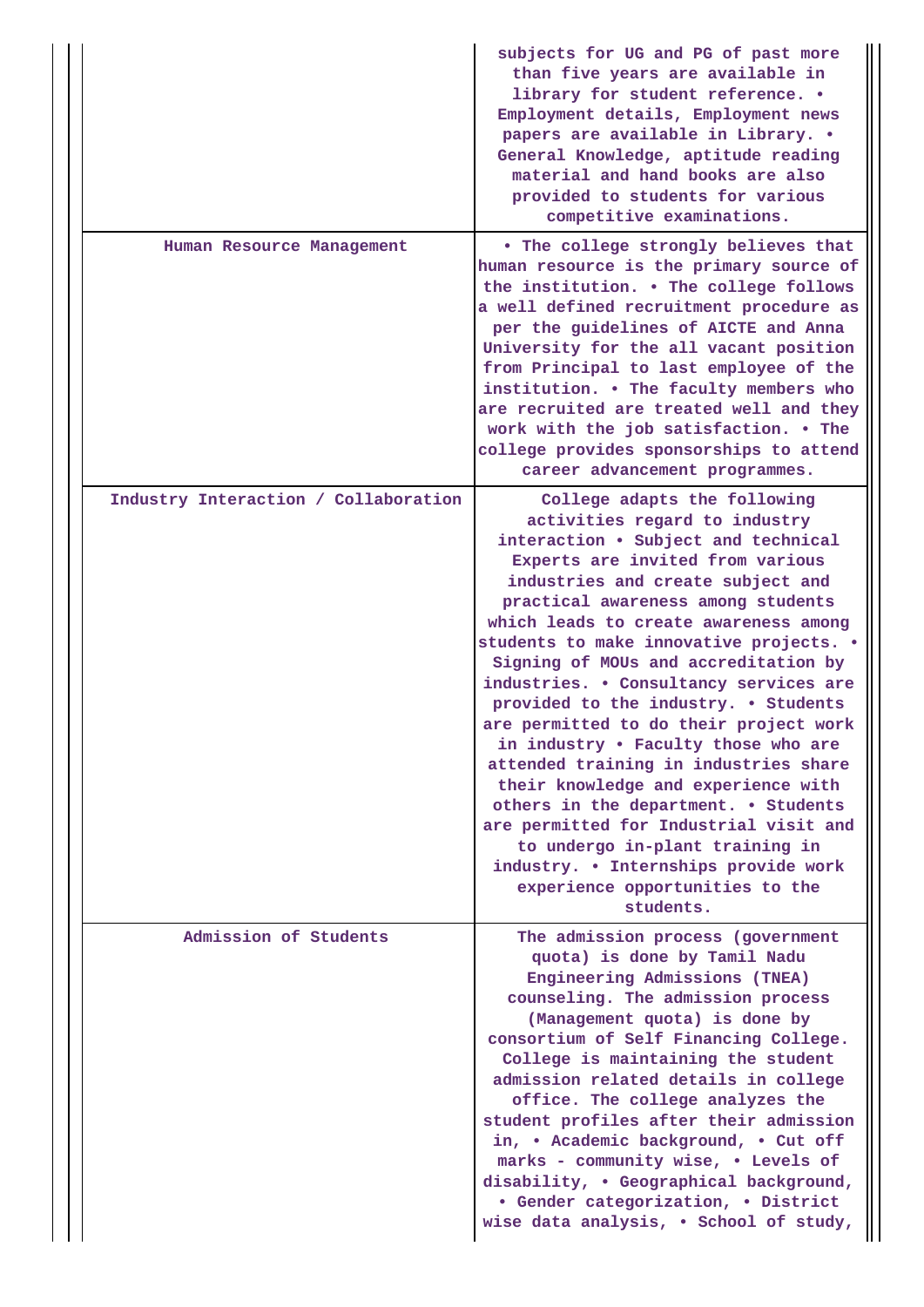| 6.2.2 – Implementation of e-governance in areas of operations: |                                                                                                                                                                                                                                                                                                                                                                                                                                                                                                                                                         |  |  |  |
|----------------------------------------------------------------|---------------------------------------------------------------------------------------------------------------------------------------------------------------------------------------------------------------------------------------------------------------------------------------------------------------------------------------------------------------------------------------------------------------------------------------------------------------------------------------------------------------------------------------------------------|--|--|--|
| E-governace area                                               | Details                                                                                                                                                                                                                                                                                                                                                                                                                                                                                                                                                 |  |  |  |
| Finance and Accounts                                           | The source of finance for the<br>institution is students' tuition fee<br>and Laboratory fee, management<br>contribution, etc. Online transactions<br>are facilitated TALLY software is used<br>to maintain the college accounts in the<br>office                                                                                                                                                                                                                                                                                                        |  |  |  |
| Student Admission and Support                                  | Internet and Wi-Fi facility has been<br>provided throughout the campus                                                                                                                                                                                                                                                                                                                                                                                                                                                                                  |  |  |  |
| Examination                                                    | The internal Examination and model<br>examination are conducted and result<br>analysis for each subject is done by<br>the departments. The student attendance<br>percentage, internal examination marks<br>and University result are sent to the<br>parents by post and SMS. The<br>communication between the students and<br>parents is improved by organizing<br>regular parents meeting. Test analysis<br>for internal examinations and<br>University examinations are analyzed.<br>Review Meetings are conducted after<br>each internal examination |  |  |  |
| Planning and Development                                       | The committee meets periodically to<br>discuss the progress of the college.<br>Institution is committed to the aspects<br>of continuous improvement and evolves<br>suitable strategies for the betterment<br>of quality. Some members of the<br>management trust serve as members of<br>the college academic council. It<br>monitors the preparation of academic<br>calendar and prospectus of the college.<br>Recommends to conducts motivational<br>lectures, seminars, workshops and<br>conference to achieve academic<br>excellence.                |  |  |  |
| Administration                                                 | Top Management strongly believes that<br>providing academic leadership at<br>various levels improves the efficiency<br>of the academic process. Principal is<br>the Head of the Institution and<br>monitors the academic and<br>administrative affairs with the<br>assistance by management. Each<br>Department has a Head who is assisted<br>by the Coordinators.                                                                                                                                                                                      |  |  |  |
| 6.3 - Faculty Empowerment Strategies                           |                                                                                                                                                                                                                                                                                                                                                                                                                                                                                                                                                         |  |  |  |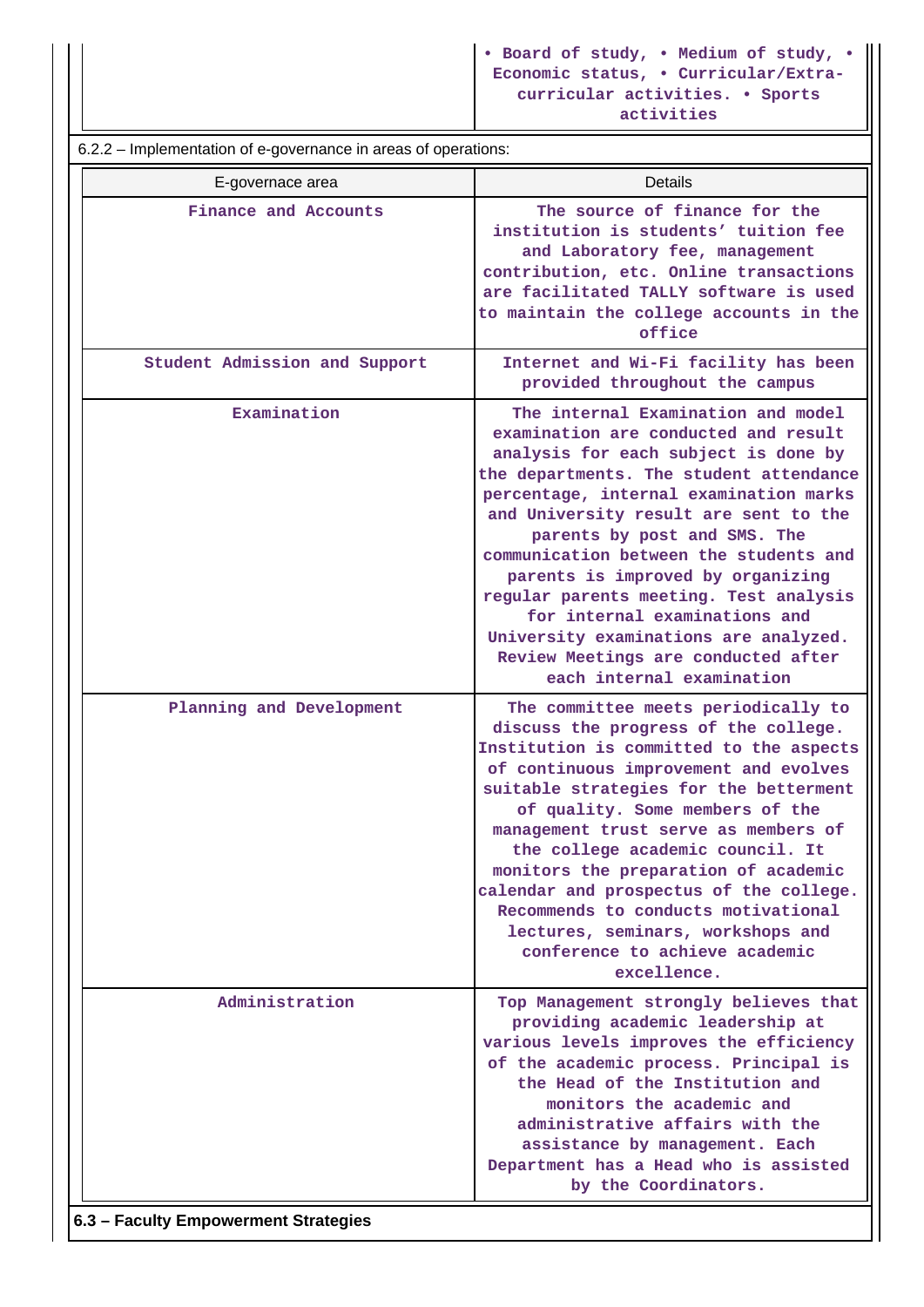6.3.1 – Teachers provided with financial support to attend conferences / workshops and towards membership fee of professional bodies during the year

| Year | Name of Teacher | Name of conference/<br>workshop attended<br>for which financial<br>support provided | Name of the<br>professional body for<br>which membership<br>fee is provided | Amount of support |
|------|-----------------|-------------------------------------------------------------------------------------|-----------------------------------------------------------------------------|-------------------|
| 2017 | mrs.l.malathy   | research<br>issues in<br>antenna design<br>foe wireless<br>applications             | mepco schlenk<br>engineering<br>college                                     | 1000              |
|      |                 | View File                                                                           |                                                                             |                   |

 6.3.2 – Number of professional development / administrative training programmes organized by the College for teaching and non teaching staff during the year

| Year | Title of the<br>professional<br>development<br>programme<br>organised for<br>teaching staff | Title of the<br>administrative<br>training<br>programme<br>organised for<br>non-teaching<br>staff | From date | To Date | Number of<br>participants<br>(Teaching<br>staff) | Number of<br>participants<br>(non-teaching<br>staff) |
|------|---------------------------------------------------------------------------------------------|---------------------------------------------------------------------------------------------------|-----------|---------|--------------------------------------------------|------------------------------------------------------|
| 2017 | nil                                                                                         | nil                                                                                               | Nill      | Nill    | Nill                                             | Nill                                                 |
|      | View File                                                                                   |                                                                                                   |           |         |                                                  |                                                      |

 6.3.3 – No. of teachers attending professional development programmes, viz., Orientation Programme, Refresher Course, Short Term Course, Faculty Development Programmes during the year

| Title of the<br>professional<br>development<br>programme                | Number of teachers<br>who attended | From Date  | To date    | <b>Duration</b> |
|-------------------------------------------------------------------------|------------------------------------|------------|------------|-----------------|
| Research<br>issues in<br>Antenna Design<br>for Wireless<br>Applications |                                    | 27/11/2017 | 01/12/2017 | 5               |
|                                                                         |                                    | View File  |            |                 |

6.3.4 – Faculty and Staff recruitment (no. for permanent recruitment):

| Teaching  |           | Non-teaching |           |
|-----------|-----------|--------------|-----------|
| Permanent | Full Time | Permanent    | Full Time |
|           | 26        |              | 10        |

## 6.3.5 – Welfare schemes for

| eaching    | Non-teaching   | <b>Students</b> |
|------------|----------------|-----------------|
| າາດ<br>ᅩᅀᄀ | $\mathbf{U}$ . | 770<br>c        |

### **6.4 – Financial Management and Resource Mobilization**

6.4.1 – Institution conducts internal and external financial audits regularly (with in 100 words each)

 **The financial resources of the college are managed in a very effective and fool proof manner. • Annual Budget for the institution is prepared at the beginning of the year, considering the potential income and expenditure involved. • The**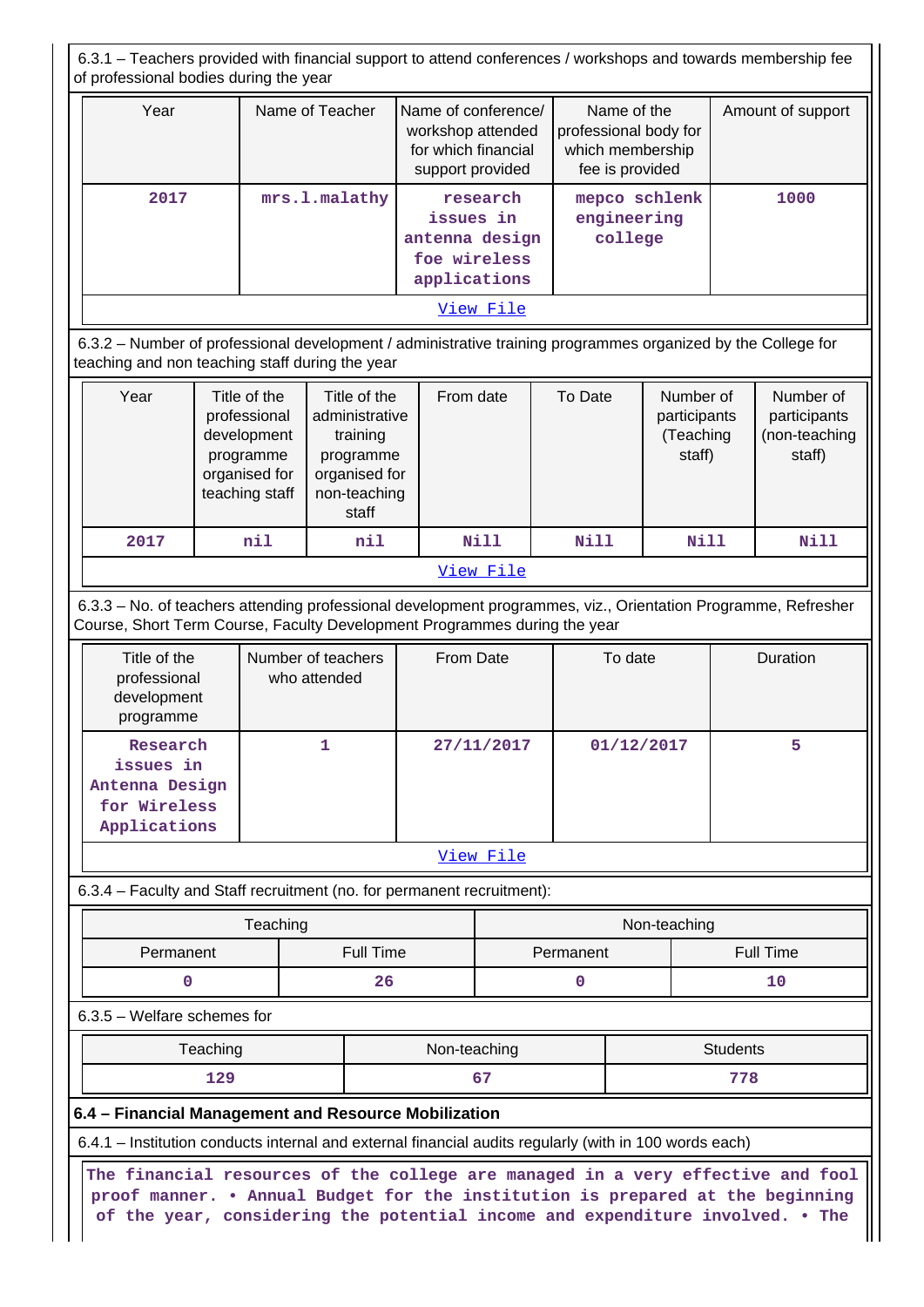**departments also come up with their annual budget based on which the required funds are allocated for the year. Every department will prepare the advance budget required for the next academic year in terms of obtaining lab equipment, laboratory facilities and infrastructure and up-gradation of computational systems. • The budget submitted by the HOD?s is carefully scrutinized by the Principal and consent is sought from the chairman and management. • All the incomes are deposited in the bank and all the expenditure are incurred through City Union Bank. • All transactions are supported by vouchers. • Only duly authorized persons operate the transactions through the bank. All bills/invoices/vouchers are scrutinized by account staff and approved by the Administrative officer. • Audited financial statements including Income and Expenditure Account, Balance Sheet etc. are prepared by qualified auditors and submitted to banks and other regulatory agencies.**

 6.4.2 – Funds / Grants received from management, non-government bodies, individuals, philanthropies during the year(not covered in Criterion III)

| Name of the non government<br>funding agencies /individuals | Funds/ Grnats received in Rs. | Purpose |  |  |
|-------------------------------------------------------------|-------------------------------|---------|--|--|
|                                                             |                               | nil     |  |  |
| __                                                          |                               |         |  |  |

**No file uploaded.**

6.4.3 – Total corpus fund generated

#### **46581264**

## **6.5 – Internal Quality Assurance System**

6.5.1 – Whether Academic and Administrative Audit (AAA) has been done?

| Audit Type     | External |             | Internal |                                                             |
|----------------|----------|-------------|----------|-------------------------------------------------------------|
|                | Yes/No   | Agency      | Yes/No   | Authority                                                   |
| Academic       | No.      | Nill        | Yes      | Principal and<br>IQAC<br>Coordinator                        |
| Administrative | No.      | <b>Nill</b> | Yes      | Principal, Man<br>agement and<br><b>IOAC</b><br>Coordinator |

6.5.2 – Activities and support from the Parent – Teacher Association (at least three)

 **The institution arranges Parent-Teacher Meeting once in a Semester. Need based interactions will be made by the departments in addition. CCET messages(SMS) informs about student attendance performance and regularity details to parents mobile number. All necessary information about the Institution and student progress is periodically informed to Parents through letters. The following supports are discussed • Improved Value Added Courses depends on employability. • Effective implementation of Internship and In-plant training. • Regular arrangement of Industrial Visit to leading companies. • Details of the last year student placed companies and upcoming campus interview options.**

6.5.3 – Development programmes for support staff (at least three)

 **The college supports for any effort that allow teachers in empowering them. All the staff members are permitted to attend • International/National conferences • International/National Workshops • International/National Seminars • Workshops Seminars • Faculty development programmes • Faculty members are encouraged to register for their higher studies. • All the staff members are encouraged to apply for Research Projects • Training on Ms-office Applications**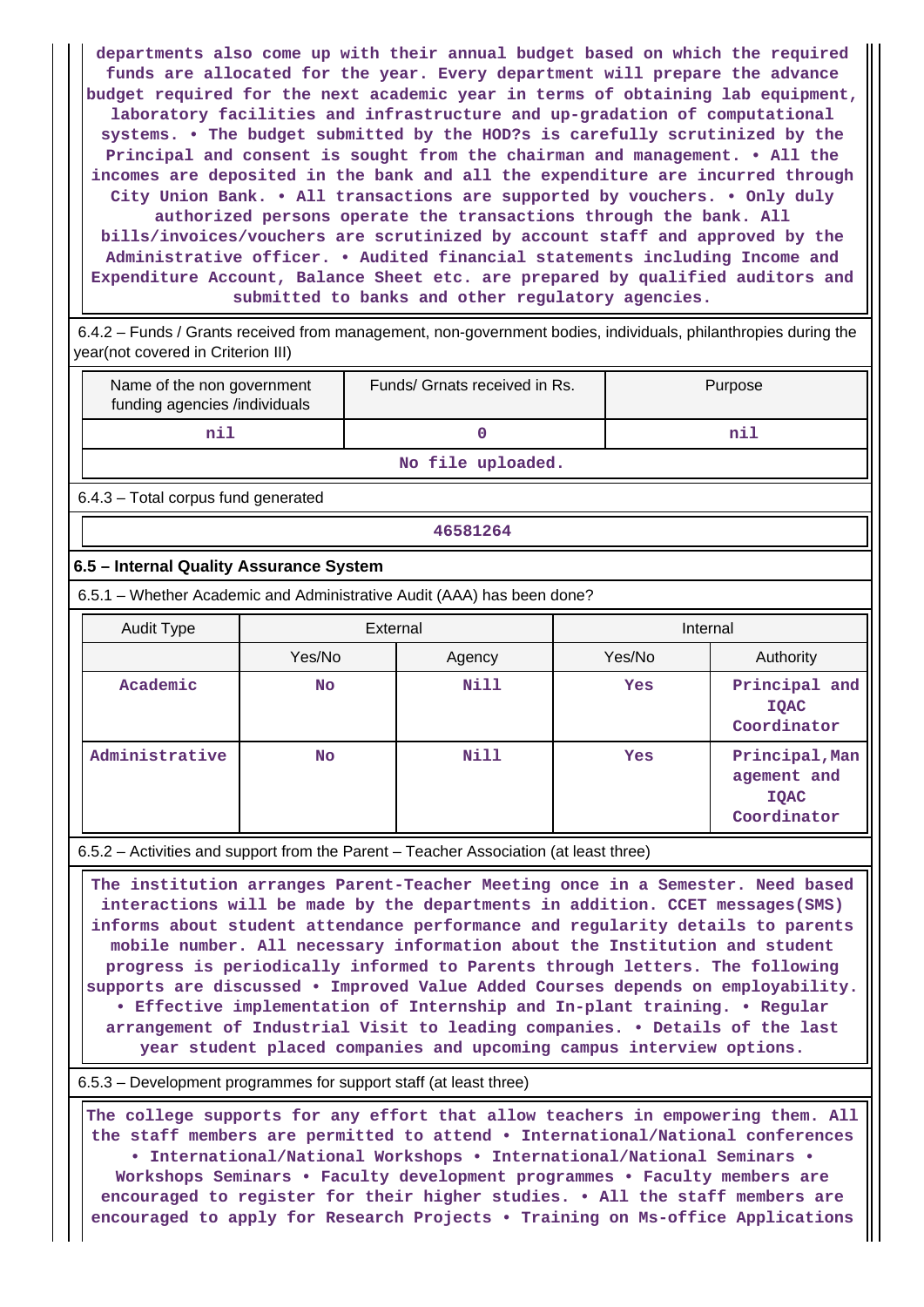### **• Training on Access in Internet Resource • Training on Tally for the maintenance of Accounts**

| 6.5.4 - Post Accreditation initiative(s) (mention at least three)                                                                                                                  |                                             |                            |                                            |  |                    |                           |
|------------------------------------------------------------------------------------------------------------------------------------------------------------------------------------|---------------------------------------------|----------------------------|--------------------------------------------|--|--------------------|---------------------------|
| . NBA Accreditation for UG and PG Programs. . Motivate to increase Research<br>scholar's strength. . To tie-up with concern Industries and Universities in<br>India Abroad (MOUs). |                                             |                            |                                            |  |                    |                           |
| 6.5.5 - Internal Quality Assurance System Details                                                                                                                                  |                                             |                            |                                            |  |                    |                           |
| a) Submission of Data for AISHE portal<br>Yes                                                                                                                                      |                                             |                            |                                            |  |                    |                           |
|                                                                                                                                                                                    | b) Participation in NIRF<br>Yes             |                            |                                            |  |                    |                           |
|                                                                                                                                                                                    | c)ISO certification                         |                            | <b>No</b>                                  |  |                    |                           |
|                                                                                                                                                                                    | d)NBA or any other quality audit            |                            |                                            |  | <b>No</b>          |                           |
| 6.5.6 - Number of Quality Initiatives undertaken during the year                                                                                                                   |                                             |                            |                                            |  |                    |                           |
| Year                                                                                                                                                                               | Name of quality<br>initiative by IQAC       | Date of<br>conducting IQAC | <b>Duration From</b>                       |  | <b>Duration To</b> | Number of<br>participants |
| 2017                                                                                                                                                                               | Workshop<br><b>on</b><br>Programming<br>the | 17/07/2017                 | 17/07/2017                                 |  | 17/07/2017         | 34                        |
|                                                                                                                                                                                    | Raspberry Pi                                |                            |                                            |  |                    |                           |
| View File                                                                                                                                                                          |                                             |                            |                                            |  |                    |                           |
| <b>CRITERION VII - INSTITUTIONAL VALUES AND BEST PRACTICES</b>                                                                                                                     |                                             |                            |                                            |  |                    |                           |
| 7.1 - Institutional Values and Social Responsibilities                                                                                                                             |                                             |                            |                                            |  |                    |                           |
| 7.1.1 – Gender Equity (Number of gender equity promotion programmes organized by the institution during the<br>year)                                                               |                                             |                            |                                            |  |                    |                           |
| Title of the<br>programme                                                                                                                                                          | Period from                                 |                            | Period To<br><b>Number of Participants</b> |  |                    |                           |
|                                                                                                                                                                                    |                                             |                            |                                            |  | Female             | Male                      |
| Guest on<br>Importance of<br>Girl Child<br>Education                                                                                                                               | 19/09/2017                                  |                            | 19/09/2017                                 |  | 593                | 206                       |
| international<br>women's day                                                                                                                                                       | 08/03/2018                                  |                            | 08/03/2018                                 |  | $\mathbf{0}$       | 190                       |
| Seminar on<br><b>Stress</b><br>Management                                                                                                                                          | 02/02/2018                                  |                            | 02/02/2018                                 |  | 588                | 186                       |
| 7.1.2 - Environmental Consciousness and Sustainability/Alternate Energy initiatives such as:                                                                                       |                                             |                            |                                            |  |                    |                           |

Percentage of power requirement of the University met by the renewable energy sources

**The institution is located in a pollution free and eco friendly environment with a land coverage of 23 acres. The institution is committed to its responsibilities to the environment and consciously monitors the up keep and maintenance of the campus. Larger number of trees are planted in and around the campus to make it a smoke free and clean. The college has spent a lot of money, energy and time for gardening to provide a congenial environment in the college and hostels. The institution regularly plants tree saplings and hence around 30 of the campus area is covered with trees Separate team of workers are appointed**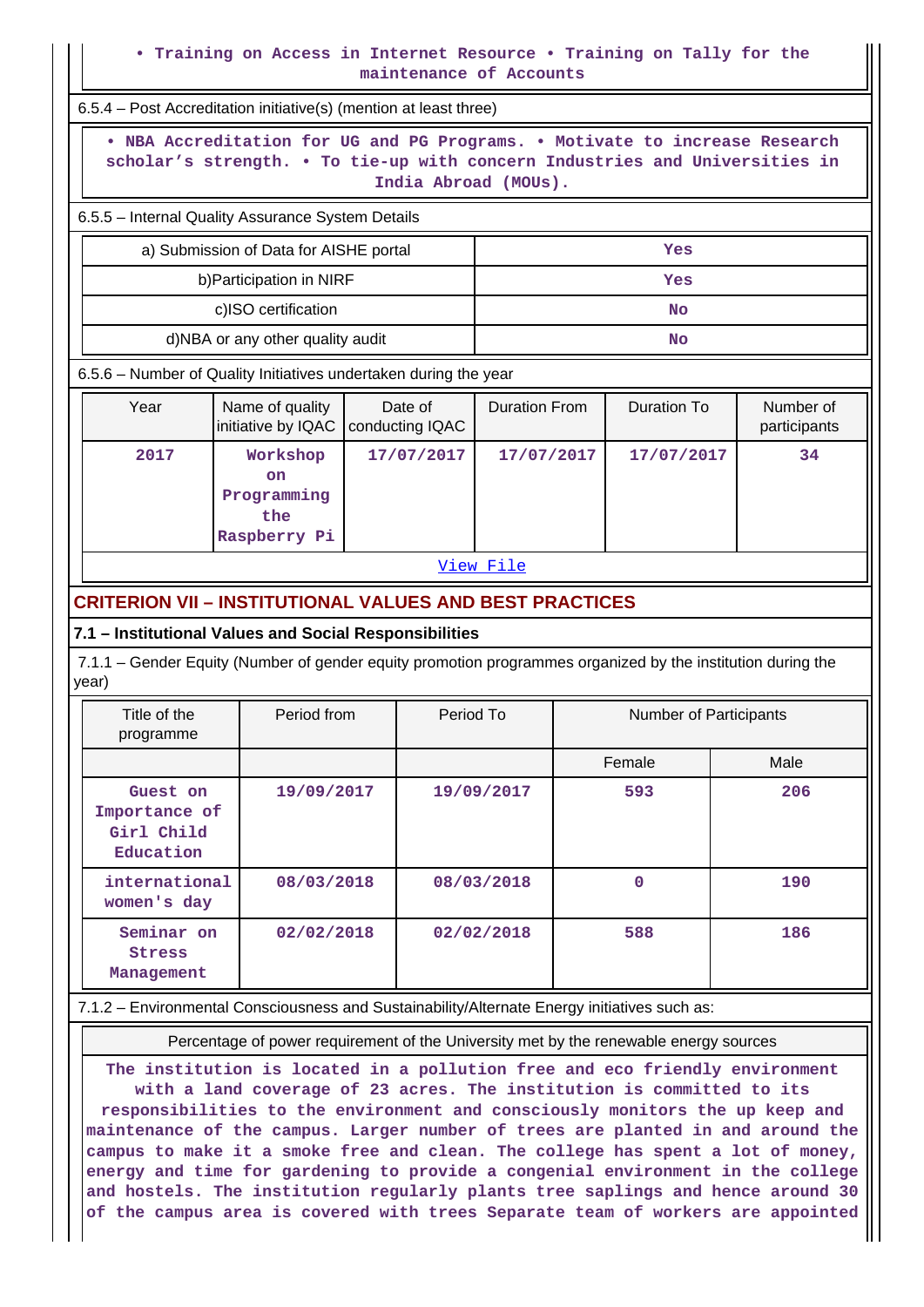**to maintain trees and flowering plants. The institution regularly monitors and maintains the sanitary process, which keep the environment clean and healthy. Alternate Energy initiatives • To conserve the electric power in the campus, the institute has commissioned two solar plants are installed in the roof top of main building and another one in the ladies hostel. • Two electric power generators are installed in our campus as alternate energy initiative. • Solar lighting system is also installed in our campus to conserve the electric power in the campus.**

#### 7.1.3 – Differently abled (Divyangjan) friendliness

| Item facilities         | Yes/No | Number of beneficiaries |
|-------------------------|--------|-------------------------|
| Ramp/Rails              | Yes    |                         |
| Rest Rooms              | Yes    |                         |
| Scribes for examination | Yes    |                         |

#### 7.1.4 – Inclusion and Situatedness

| 1<br>1<br>1<br>27/03/2<br>Saving<br>2017<br>018<br>Groundwat<br><b>Awareness</b>    | Number of<br>participating<br>students<br>and staff |
|-------------------------------------------------------------------------------------|-----------------------------------------------------|
| er Level<br>Program<br><b>on</b><br>Rainwater<br>Harvestin<br>g<br><u>View File</u> | 59                                                  |

## 7.1.5 – Human Values and Professional Ethics Code of conduct (handbooks) for various stakeholders

| Title                                            | Date of publication | Follow up(max 100 words)                                                                                                                                                                                                                                                                                                                                                                                                                                                                                                             |
|--------------------------------------------------|---------------------|--------------------------------------------------------------------------------------------------------------------------------------------------------------------------------------------------------------------------------------------------------------------------------------------------------------------------------------------------------------------------------------------------------------------------------------------------------------------------------------------------------------------------------------|
| Professional Ethics for<br>Various Stake Holders | 05/09/2017          | All the works have some<br>ethics to be followed.<br>They are namely honesty,<br>humbleness, kind, etc,<br>these ethics have value<br>only when the<br>professionals strictly<br>following it. The simple<br>reason is that the people<br>across the world not only<br>have faith in them, but<br>also worship them as<br>gods. The above said<br>ethic varies profession<br>to profession but with a<br>slight difference. For<br>example, doctors need to<br>be kind, humble with<br>their patients and<br>lawyers are expected to |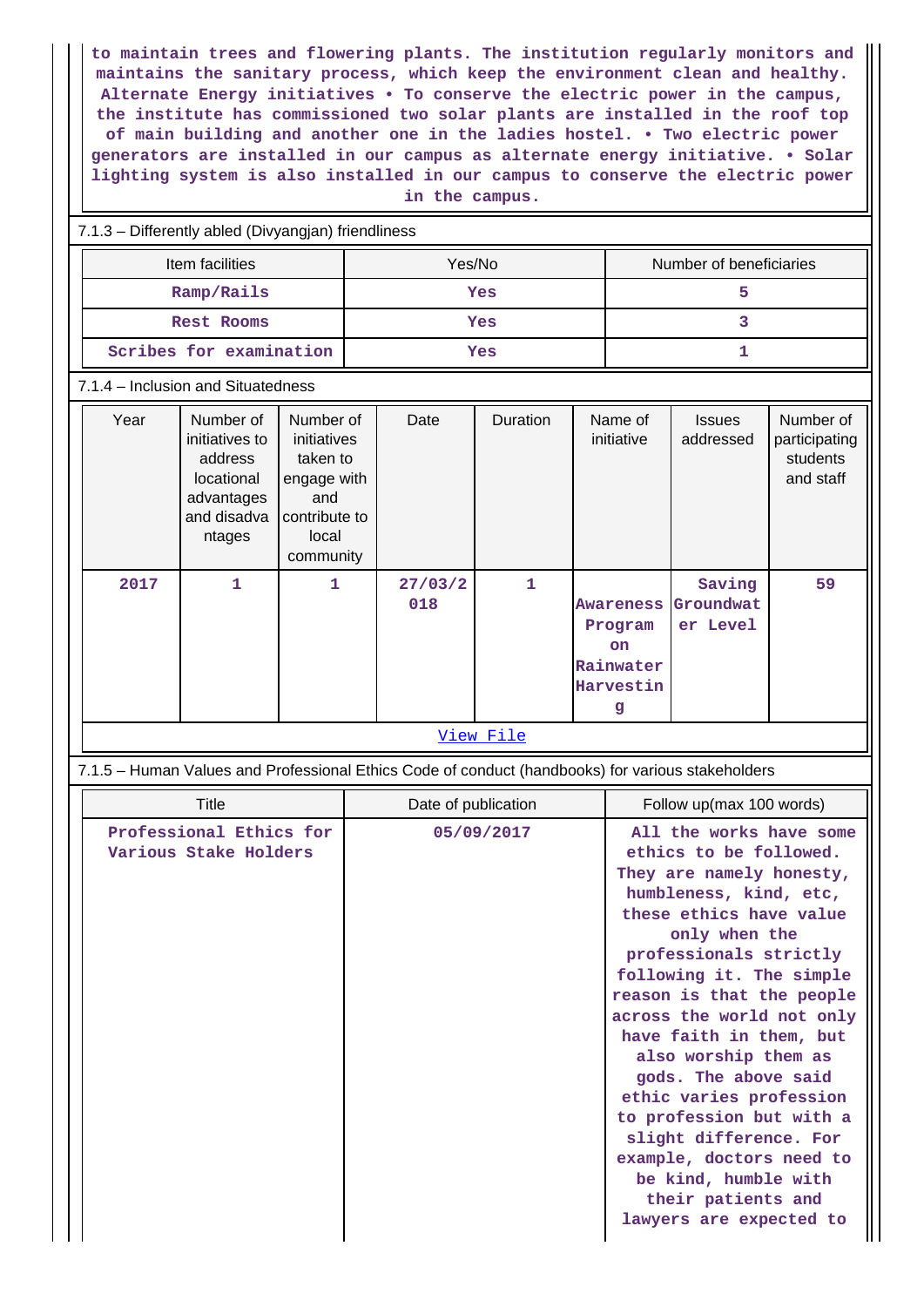**be honest and truthful to the law. Teachers are needed to be polite and punctual.**

# 7.1.6 – Activities conducted for promotion of universal Values and Ethics Activity **Duration From** Duration To Number of participants  **nil Nil Nil Nil** [View File](https://assessmentonline.naac.gov.in/public/Postacc/promotion_activities/17403_promotion_activities_1640973128.xlsx) 7.1.7 – Initiatives taken by the institution to make the campus eco-friendly (at least five) **Energy conservation ? Students and Faculty members are being informed through circulars, notifications and conducting awareness Programme about the importance of energy conservation.The stickers reading "Switch off Fans Lights when not required" are pasted in the staff rooms, class rooms and all the laboratories. Utilization of renewable energy • Solar panels have been installed on roof-top of the academic and administrative block which is used for the purpose of water pumping and we also created awareness among the students and faculty members. Water Management • Rain water harvesting structure has been constructed at necessary places inside the campus . Carbon free environment • Ours is a zero carbon emission campus as we do not use refrigerators, air conditioners and other carbon emitting equipments beyond the permitted scale and point. Green Campus • Tree Plantation activities are carried out on a regular basis through NSS and Rotaract club activities. 7.2 – Best Practices** 7.2.1 – Describe at least two institutional best practices **Best Practice I Mentoring System • As part of the Student Mentoring System, about 5 students are assigned to a faculty as their mentor. • The Parents/Guardians of poor attendee/performance students are called to meet the Coordinator and corrective and preventive measures are implemented for further improvement. • The mentors take initiative to arrange coaching classes. • Each mentor maintains the entire student Information, which is examined by the HOD and the class coordinator Best Practice II Development Activities on Skills and Personality of Students • Basic training on soft skills, quantitative aptitude, logical reasoning and verbal reasoning are conducted along with regular classes**

**throughout the semester by in house experts. • Advanced training on soft skills, quantitative aptitude, logical reasoning and Verbal reasoning are arranged during the semester holidays through expert drawn from leading training houses. • Mock interviews and group discussion are conducted through in-house experts and corporate human resource managers. • In addition, technical skill development activities are periodically conducted.**

 Upload details of two best practices successfully implemented by the institution as per NAAC format in your institution website, provide the link

<http://chendhuran.ac.in/AQ17/AQ175.pdf>

#### **7.3 – Institutional Distinctiveness**

 7.3.1 – Provide the details of the performance of the institution in one area distinctive to its vision, priority and thrust in not more than 500 words

 **1. Orientation Program for First Year students Chendhuran College of Engineering has successfully conducted an orientation program for the UG students entering the institution right at the start to make the students feel comfortable in their new environment, open them up, set a healthy daily routine, create bonding in the batch as well as between faculty and students,**